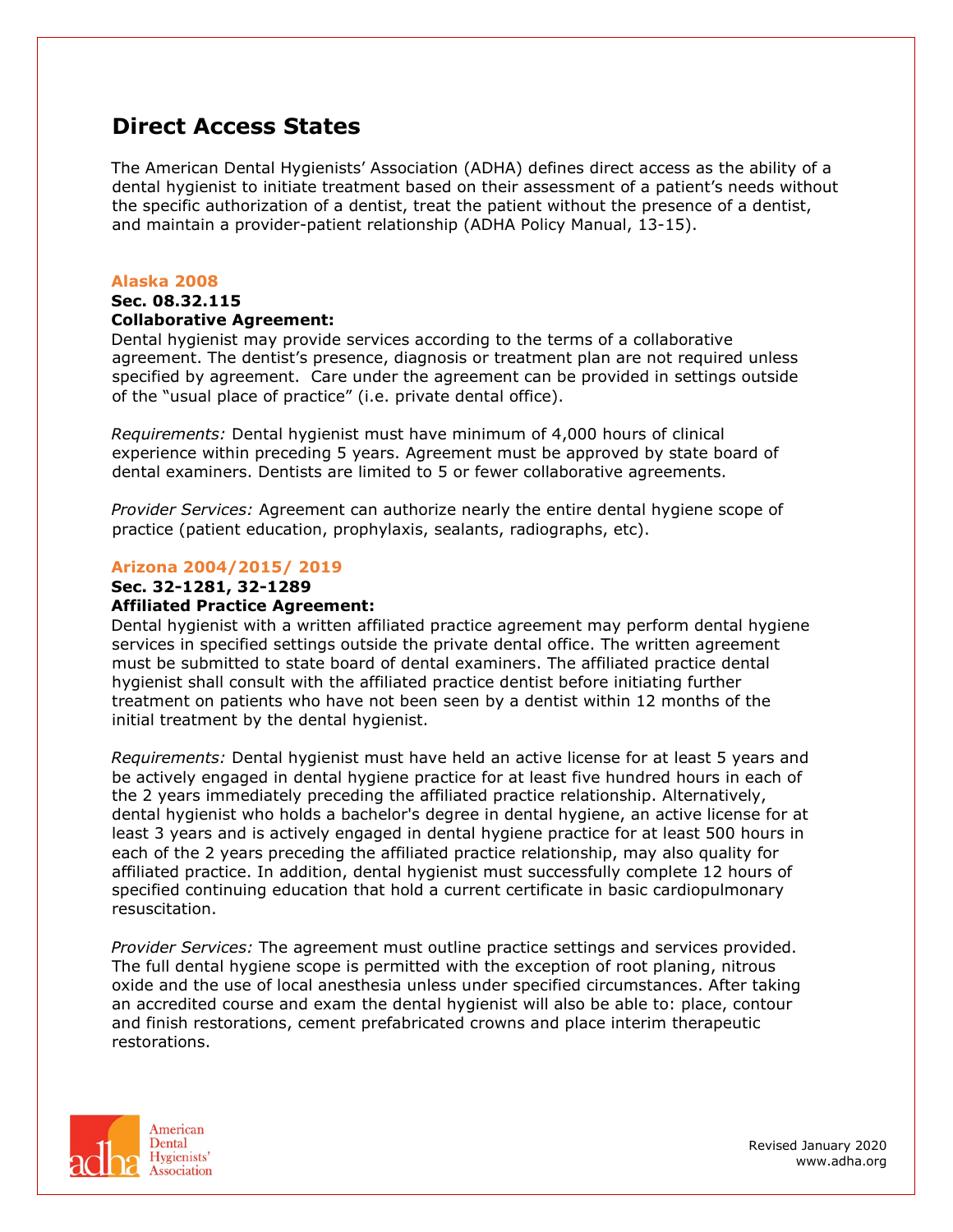## **Arizona 2006**

## **Sec. 32-1289**

Dental hygienist employed by or working under contract or as a volunteer for a public health agency or institution or a public or private school authority before an examination by a dentist may screen patients and apply topical fluoride without entering into an affiliated practice relationship pursuant to this section.

#### **Arkansas 2010**

#### **Sec. 17-82-7**

#### **Collaborative Agreement:**

Dental hygienist with a Collaborative Care permit I or II who has entered into a collaborative agreement may perform dental hygiene services on children, senior citizens age 65 and older, and persons with developmental disabilities in long-term care facilities, free clinics, hospitals, head start programs, residence of homebound patients, local health units, schools, community health centers, state and county correctional institutions. Dental hygienist must have written agreement with no more than one dentist.

*Requirements*: Must have malpractice insurance. Collaborative Care Permit I: Dental hygienist must have 1,200 hours of clinical practice experience, or have taught dental hygiene courses for 2 of the proceeding 3 years. Collaborative Care Permit II: Dental hygienist must have 1,800 hours of clinical practice experience or taught dental hygiene courses for 2 of the proceeding 3 years and has completed 6 hours of continued education courses.

*Provider Services:* Collaborative Care Permit I may provide prophylaxis, fluoride treatments, sealants, dental hygiene instruction, assessment and other services in scope if delegated by consulting dentist to children in public settings without supervision or prior examination.

Collaborative Care Permit II may provide prophylaxis, fluoride treatments, sealants, dental hygiene instruction, assessment, and other services in scope if delegated by the consulting dentist to children, senior citizens, and persons with developmental disabilities in public settings without supervision or prior examination.

## **California 1998**

## **Sec. 1922-1931**

## **Registered Dental Hygienist in Alternative Practice (RDHAP):**

RDHAP may provide services to a patient without obtaining written verification that the patient has been examined by a dentist or physician. If the RDHAP provides services to a patient 18 months or more after the first date that he or she provides services, the RDHAP shall obtain written verification that the patient has been examined by a dentist or physician.

Once licensed, the RDHAP may practice as: an employee of a dentist; an employee of another RDHAP; as an independent contractor; as a sole proprietor of an alternative dental hygiene practice; as an employee of a primary care clinic or specialty clinic; as an employee of a clinic owned or operated by a public hospital or health system; or as an employee of a clinic owned and operated by a hospital that maintains the primary contract with a county under the California welfare code. Allowed practice settings include: residences of the homebound; schools; residential facilities and other institutions; hospitals; or dental health professional shortage areas.

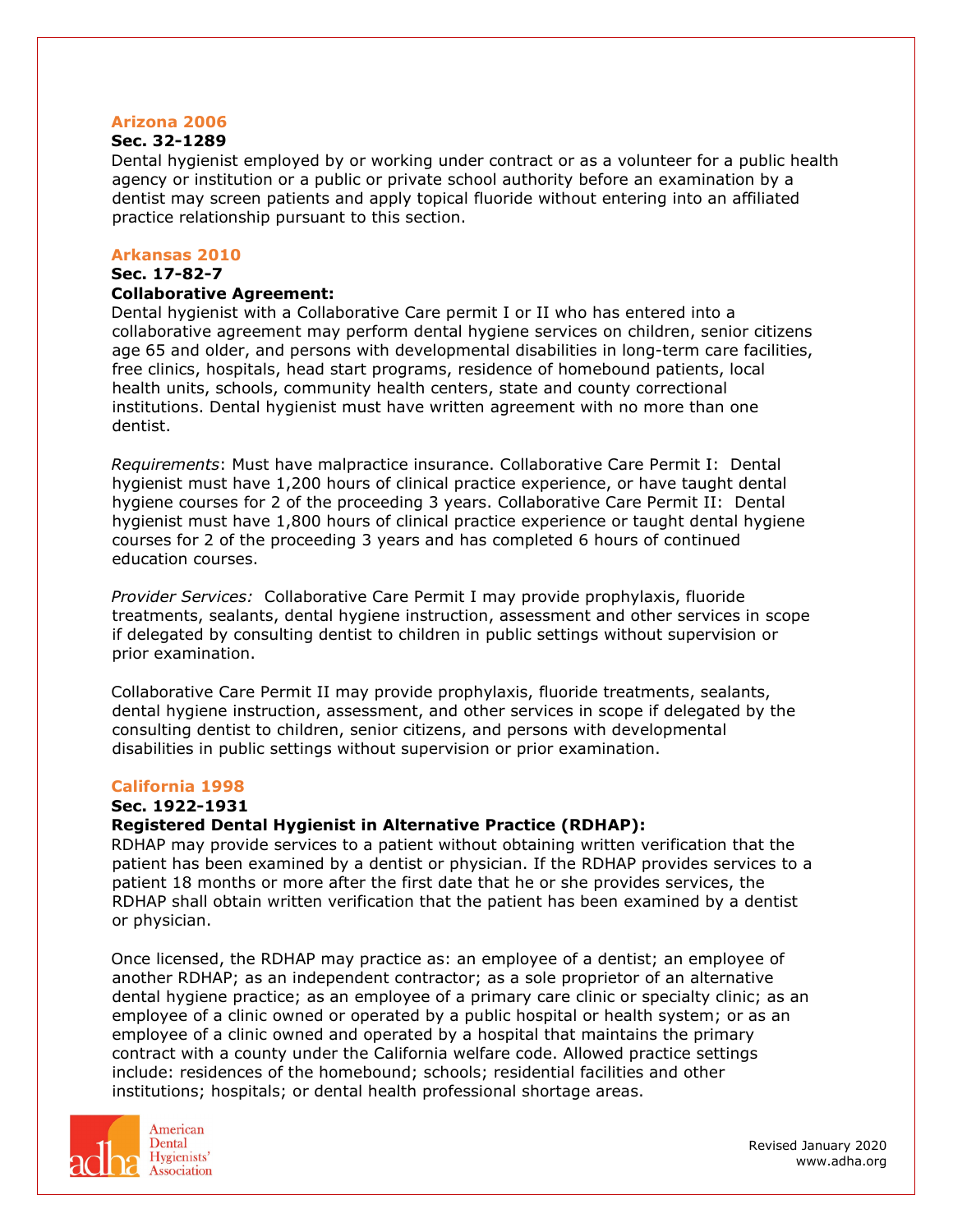*Requirements:* Must hold a current and active California license as a dental hygienist; have been engaged in clinical practice as a dental hygienist for a minimum of 2,000 hours during the immediately preceding 36 months (in California or another state); possess a bachelor's degree or an equivalent of 120 semester units; complete 150 hours of an approved educational RDHAP program; and pass a written examination.

*Provider Services:* All services permitted under general supervision, including prophylaxis, root planing, pit and fissure sealants, charting and examination of soft tissue.

## **California 2002**

### **Sec. 1911**

Dental hygienist may provide screening, apply fluorides and sealants without supervision in government created or administered public health programs.

### **Colorado 1987**

## **Sec. 12-35-124**

## **Unsupervised Practice:**

There is no requirement that a dentist must authorize or supervise most dental hygiene services. Dental hygienist may also own a dental hygiene practice.

*Requirements:* None.

*Provider Services:* Dental hygienist can provide dental hygiene diagnosis, radiographs, remove deposits, accretions, and stains, curettage without anesthesia, apply fluorides and other recognized preventive agents, topical anesthetic, oral inspection and charting. Local anesthesia requires general supervision.

#### **Connecticut 1999**

### **Sec. 20-126l Public Health Dental Hygienist:**

Dental hygienist with 2 years of experience may practice without supervision in institutions, public health facilities, group homes and schools.

*Requirements:* Dental hygienist must have at least 2 years of experience.

*Provider Services:* Dental hygienist can provide oral prophylaxis, remove deposits, accretions and stains, root planing, sealants, assessment, treatment planning and evaluation.

#### **Florida 2011**

#### **Sec. 466.003, 466.024**

Dental hygienist may provide services without the physical presence, prior examination, or authorization of a dentist, provided that a dentist or physician gives medical clearance prior to performance of a prophylaxis in "health access settings." A dentist must examine a patient within 13 months following a prophylaxis and an exam must take place before additional oral services may be performed.

Health access settings are: a program of the Department of Children and Family Services, the Department of Health, the Department of Juvenile Justice, a nonprofit community health center centers, a Head Start centers, a federally-qualified health

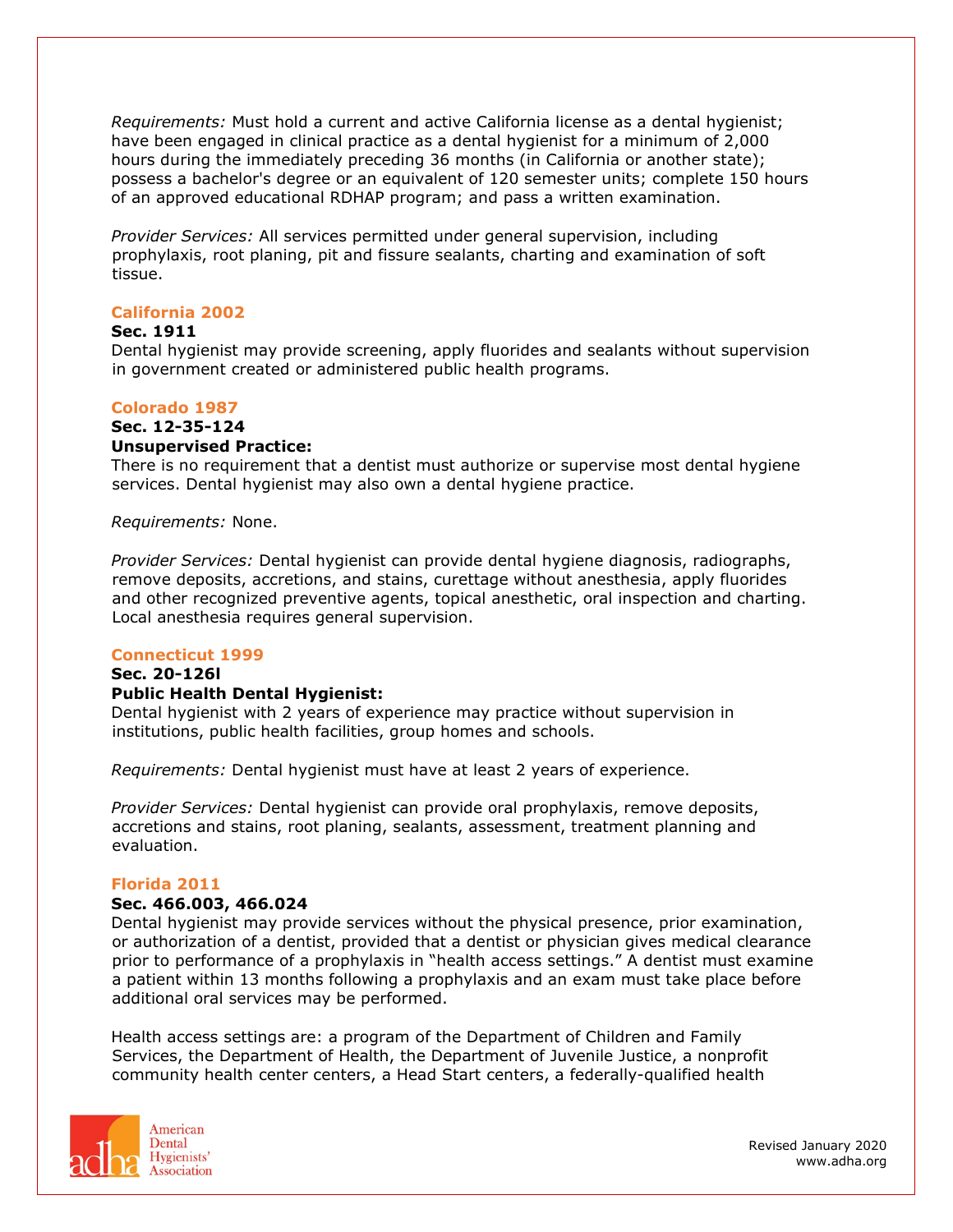center, a school-based prevention program or a clinic operated by an accredited dental or dental hygiene program.

*Requirements:* Dental hygienist must maintain liability insurance.

*Provider Services:* Dental charting, take vital signs, record histories, apply sealants and fluorides (including varnish) and perform prophylaxis.

The setting operating the program may bill a third party for reimbursement.

## **Georgia 2017**

## **Article 3 of Chapter 11 of Title 43 General Supervision**

The requirement of direct supervision shall not apply to the performance of licensed dental hygienists providing dental screenings in settings which include: schools, hospitals and clinics, state, county, local, and federal public health programs, federally qualified health centers, volunteer community health settings, senior centers, and family violence shelters.

*Requirements:* Dental hygienist shall have at least two years of experience in the practice of dental hygiene, shall be in compliance with continuing education and cardiopulmonary resuscitation certification requirements and shall be licensed in good standing.

*Provider Services:* Licensed dental hygienists may apply topical fluoride and perform the application of sealants and oral prophylaxis under general supervision in certain designated settings.

#### **Idaho 2004**

#### **Sec. 54-903, 54-904**

## **Extended Access Endorsement (EAE):**

Dental hygienist can provide services in hospitals, long term care facilities, public health facilities, health or migrant clinics or other board-approved settings, if the dentist affiliated with authorizes services.

*Requirements:* Dental hygienist must be an employee of the facility or obtain extended care permit. EAE requires 1,000 hours experience in last 2 years.

*Provider Services:* As determined by authorizing dentist.

#### **Illinois 2015**

## **225 ILCS 25/18.1**

#### **Public Health Dental Hygienist:**

A dental hygienist may treat patients in specified public health settings without a dentist first examining the patient and being present during treatment, who are Medicaid-eligible or uninsured and with household incomes not greater that 200% of the federal poverty level.

*Requirements:* A licensed dental hygienist must have 2 years of full-time clinical experience or an equivalent of 4,000 hours of clinical experience and have completed 42 hours of additional course work in areas specific to public health dentistry. The dental hygienist must also practice pursuant to a written public health supervision agreement with a dentist.

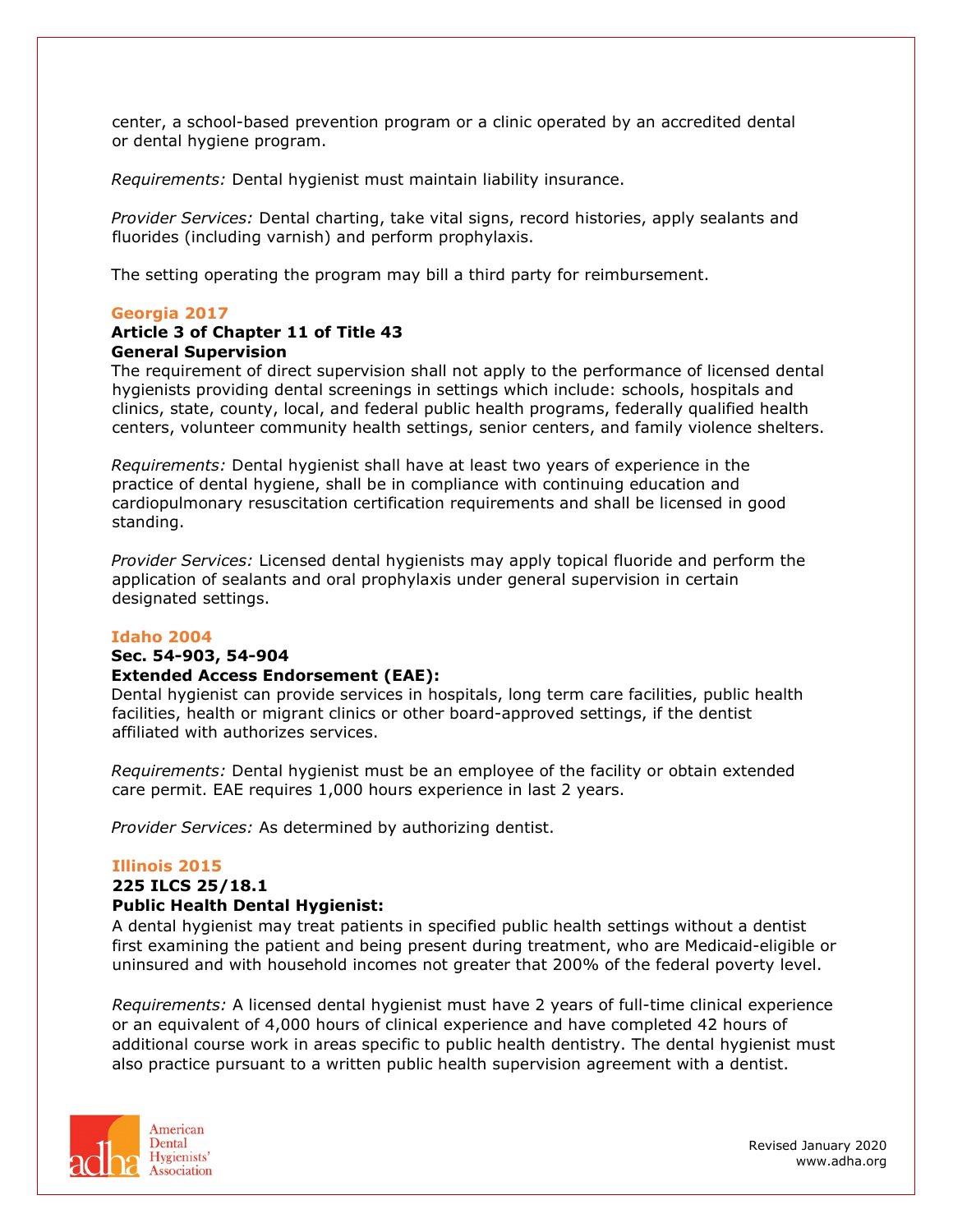*Provider Services:* Dental hygienist may provide prophylactic cleanings, apply fluoride, place sealants, and take radiographs. Additional services may be prescribed by the Illinois Department of Financial and Professional Regulation.

## **Indiana 2018**

# **Sec. 1. IC 25-13-1-10**

# **Access Practice Agreement:**

A dental hygienist may provide preventive dental hygiene services directly to a patient without a prior examination, presence, or authorization of a dentist. A dental hygienist may practice in any setting or facility that is documented in the dental hygienist's access practice agreement.

*Requirements:* 

- Professional licensure
- Has at least 2,000 documented clinical hours of dental hygiene services during 2 years of active practice under the direct supervision of a dentist
- Obtains a national provider identifier number
- Enters into an access practice agreement with a licensed dentist
- Maintains liability insurance
- Before providing dental hygiene services to a patient under an access practice agreement, the dental hygienist has obtained a signed consent form

*Provider Services:* Dental hygienist may provide preventive dental hygiene services as outlined in the access practice agreement.

## **Iowa 2004**

# **Rule 650-10.5 (153)**

## **Public Health Dental Hygienist**:

Dental hygienist may administer care based on standing orders and a written agreement with a dentist. Services can be administered in schools, Head Start settings, nursing facilities, federally-qualified health centers, public health vans, free clinics, community centers and public health programs.

*Requirements:* Dental hygienist must have 3 years of clinical experience and must submit an annual report to the state department of health noting the number of patients treated/services administered.

*Provider Services:* All services in the dental hygiene scope (except local anesthesia and nitrous) may be provided once to each patient. The supervising dentist must specify a period of time in which an examination by a dentist must occur prior to the dental hygienist rendering further dental hygiene services. However, this requirement does not apply to educational services, assessments, screenings and fluoride if specified in the supervision agreement.

## **Kansas 2003/2012**

## **Sec. 65-1456**

## **Extended Care Permit I, II & III (ECP)**:

Dental hygienist may practice without the prior authorization of a dentist if the dental hygienist has an agreement with sponsoring dentist. Examples of settings are schools, Head Start programs, state correctional institutions, local health departments, indigent care clinics, and in adult care homes, hospital long term units, or at the home of homebound persons on medical assistance. The ECP I permit authorizes treatment on



American Dental Hygienists' **Association**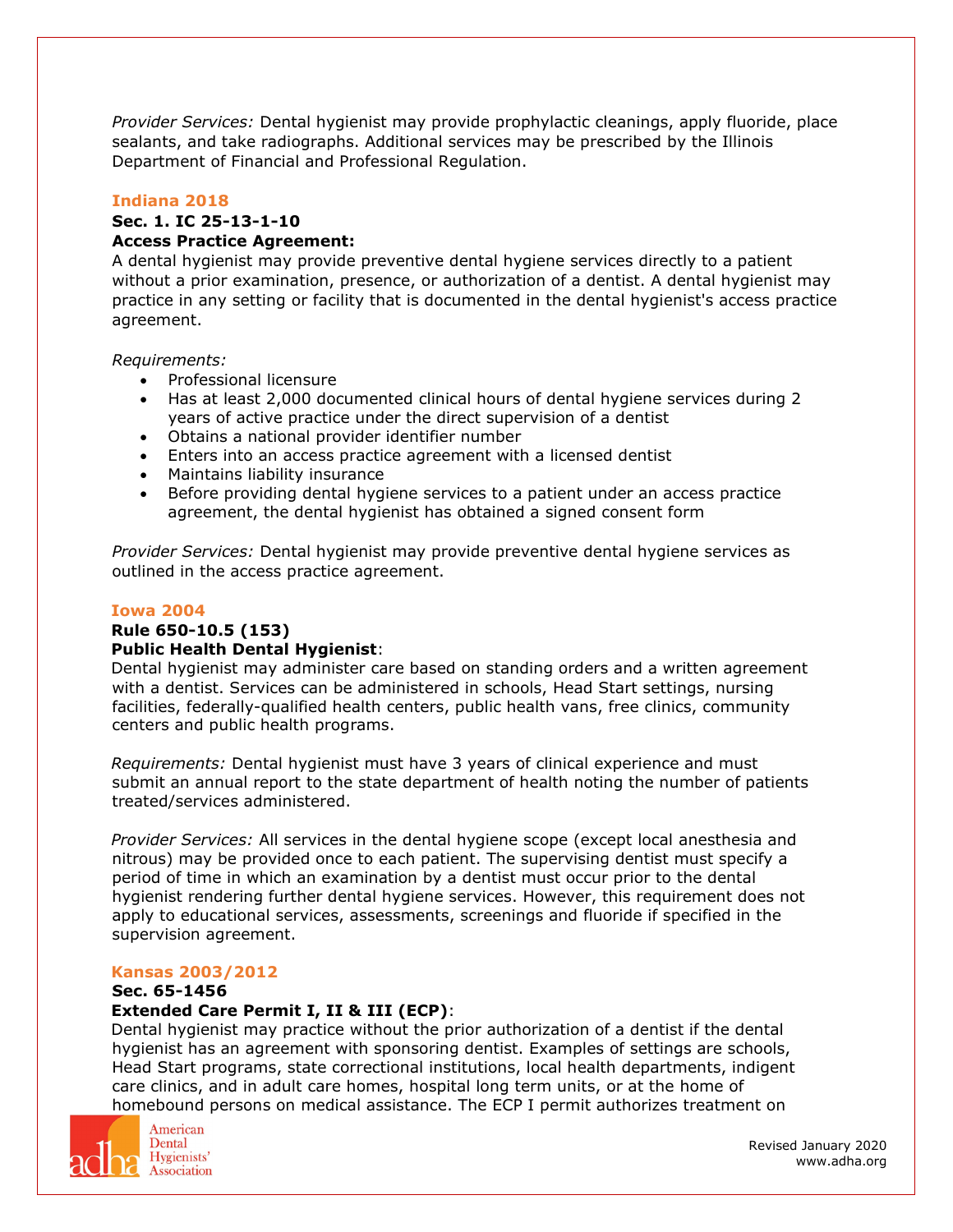children in various limited access categories, while the EPT II permit is for seniors and persons with developmental disabilities. ECP III permit authorizes dental hygienists to treat a wider range of patients, including underserved children, seniors and developmentally disabled adults and to provide more services than ECP I and II.

*Requirements:* Dental hygienist must have 1,200 clinical hours or 2 years teaching in last 3 years for ECP I; 1,600 hours or 2 years teaching in last 3 years plus 6 hour course for ECP II. Dental hygienist must also carry liability insurance and must be paid by dentist or facility. ECP III requires 2,000 hours clinical experience plus 18 clock hour board approved course. Dentist can monitor a maximum of 5 practices.

*Provider Services:* ECP I and II provide prophylaxis, fluoride treatments, dental hygiene instruction, assessment of the patient's need for further treatment by a dentist, and other services if delegated by the sponsoring dentist. ECP III can additionally provide atraumatic restorative technique, adjustment and soft reline of dentures, smoothing sharp tooth with handpiece, local anesthesia in setting where medical services available, extraction of mobile teeth.

#### **Kentucky 2010**

## **Sec. 313.040**

## **Volunteer Community Health Settings:**

A dental hygienist may provide the services listed below without the supervision of a dentist in volunteer community health settings.

*Provider Services:* Dental hygienist can provide dental hygiene instruction, nutritional counseling, oral screening with subsequent referral to a dentist, fluoride application, demonstration of oral hygiene technique, and sealants.

## **Kentucky 2010**

## **201 KAR 8:562**

## **Public Health Dental Hygienist:**

A public health dental hygienist shall perform dental hygiene services under the supervision of the governing board of health. Settings are limited to local health departments, public or private educational institutions with affiliation agreement, contracted mobile dental health programs, and public or private institutions under the jurisdiction of a federal, state, or local agency.

*Requirements*: Dental hygienist must have 2 years and 3,000 hours of experience. During each renewal period, complete a 3 hour course approved by the board on the identification and prevention of potential medical emergencies, as well as 5 hours of other CE in area of public health or public dental health. A dental hygienist authorized to practice as a public health dental hygienist shall receive a certificate from the board indicating their registration. Prior to performing services, must receive informed consent from patient. The patient must be in the ASA Patient Physical Status Classification of ASA I or ASA II, meaning a normal healthy patient or a patient with mild systemic disease.

*Provider services*: Limited to preventative services.

## **Maine 2001**

## **Rule 02 313 Chap. 2. Sec. 3 Public Health Dental Hygienist:**

Dental hygienist may provide services in a public or private school, hospital or other nontraditional practice setting under a public health supervision status granted by the



American Dental Hygienists' **Association**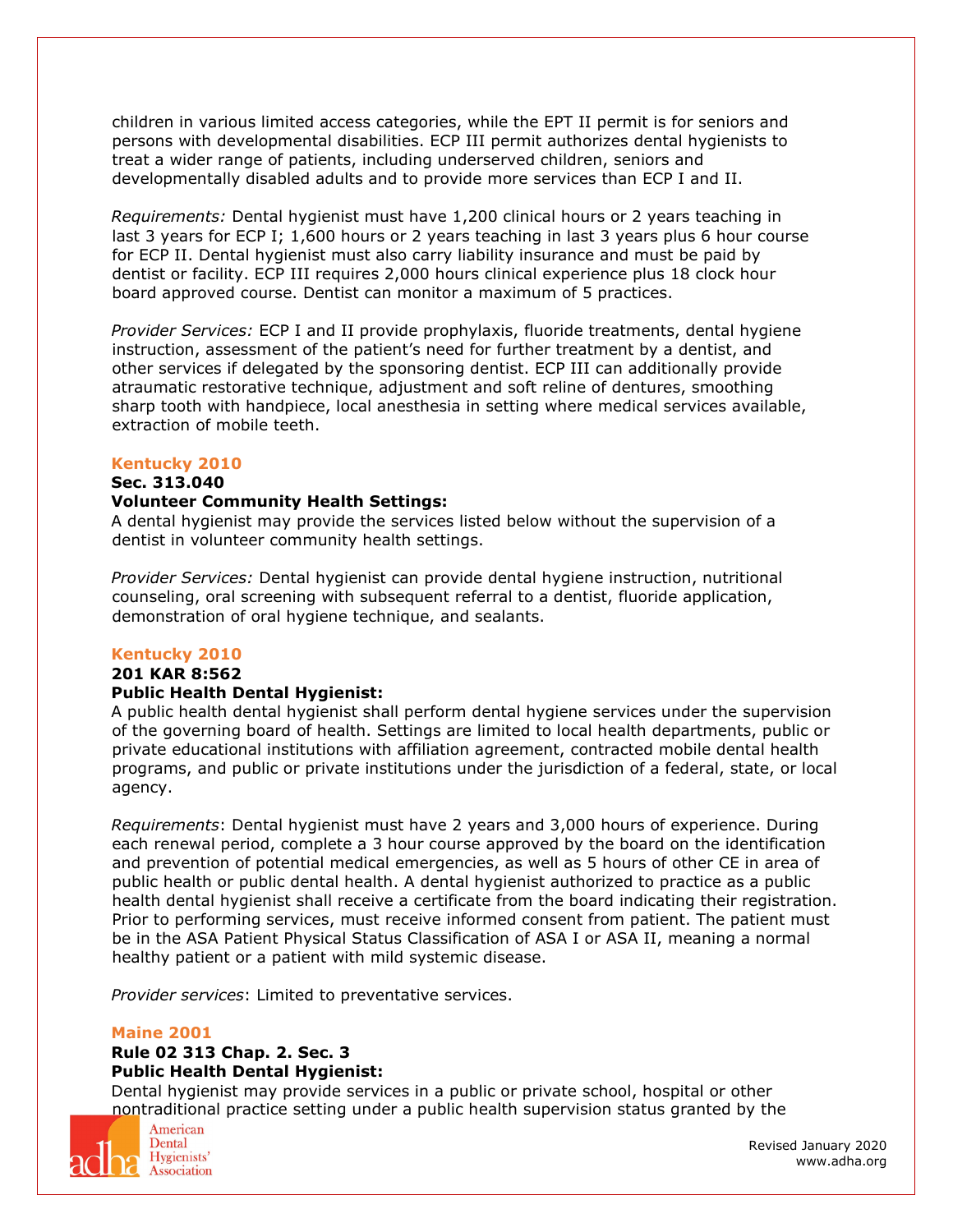dental board on a case-by-case basis. The dental hygienist may perform services rendered under general supervision. The dentist should have specific standing orders and procedures to be carried out, although the dentist need not be present when the services have been provided.

A written plan for referral or an agreement for follow-up shall be provided by the public health hygienist recording all conditions that should be called to the attention of the dentist. The supervising dentist shall review a summary report at the completion of the program or once a year.

*Requirements*: A dental hygienist must apply to the board to practice providing such information the board deems necessary. The board must take into consideration whether the program will fulfill an unmet need, whether a supervising dentist is available and that the appropriate public health guidelines and standards of care can be met and followed.

*Provider Services:* All services that can be provided under general supervision. Dentist's diagnosis for sealants is not needed in public health or school sealant programs.

# **Maine 2008/2015/2017**

## **32 §18345 & 18375**

## **Independent Practice Dental Hygienist:**

Independent practice dental hygienist means an individual licensed to practice independent dental hygiene without supervision of a dentist. However, a written practice agreement is required when engaging in the taking of dental radiographs pursuant to Chapter 16 of the Board's rules.

*Requirements*: Verification of 2,000 work hours of clinical practice. For purposes of meeting the clinical practice requirements, the applicant's hours in a private dental practice or nonprofit setting under the supervision of a dentist may be included as well as the applicant's hours as a public health dental hygienist or, prior to July 29, 2016, as a dental hygienist with public health supervision status.

*Provider Services:* An independent practice dental hygienist may perform only the following duties without supervision by a dentist:

- Interview patients and record complete medical and dental histories;
- Take and record the vital signs of blood pressure, pulse and temperature;
- Perform oral inspections, recording all conditions that should be called to the attention of a dentist;
- Perform complete periodontal and dental restorative charting;
- Perform all procedures necessary for a complete prophylaxis, including root planing;
- Apply fluoride to control caries;
- Apply desensitizing agents to teeth;
- Apply topical anesthetics;
- Apply sealants;
- Smooth and polish amalgam restorations, limited to slow-speed application only;
- Take impressions for athletic mouth guards and custom fluoride trays;
- Place and remove rubber dams:
- Place temporary restorations in compliance with the protocol adopted by the board;
- Apply topical antimicrobials, including fluoride but excluding antibiotics, for the purposes of bacterial reduction, caries control and desensitization in the oral cavity. The independent practice dental hygienist shall follow current manufacturer's instructions in the use of these medicaments;

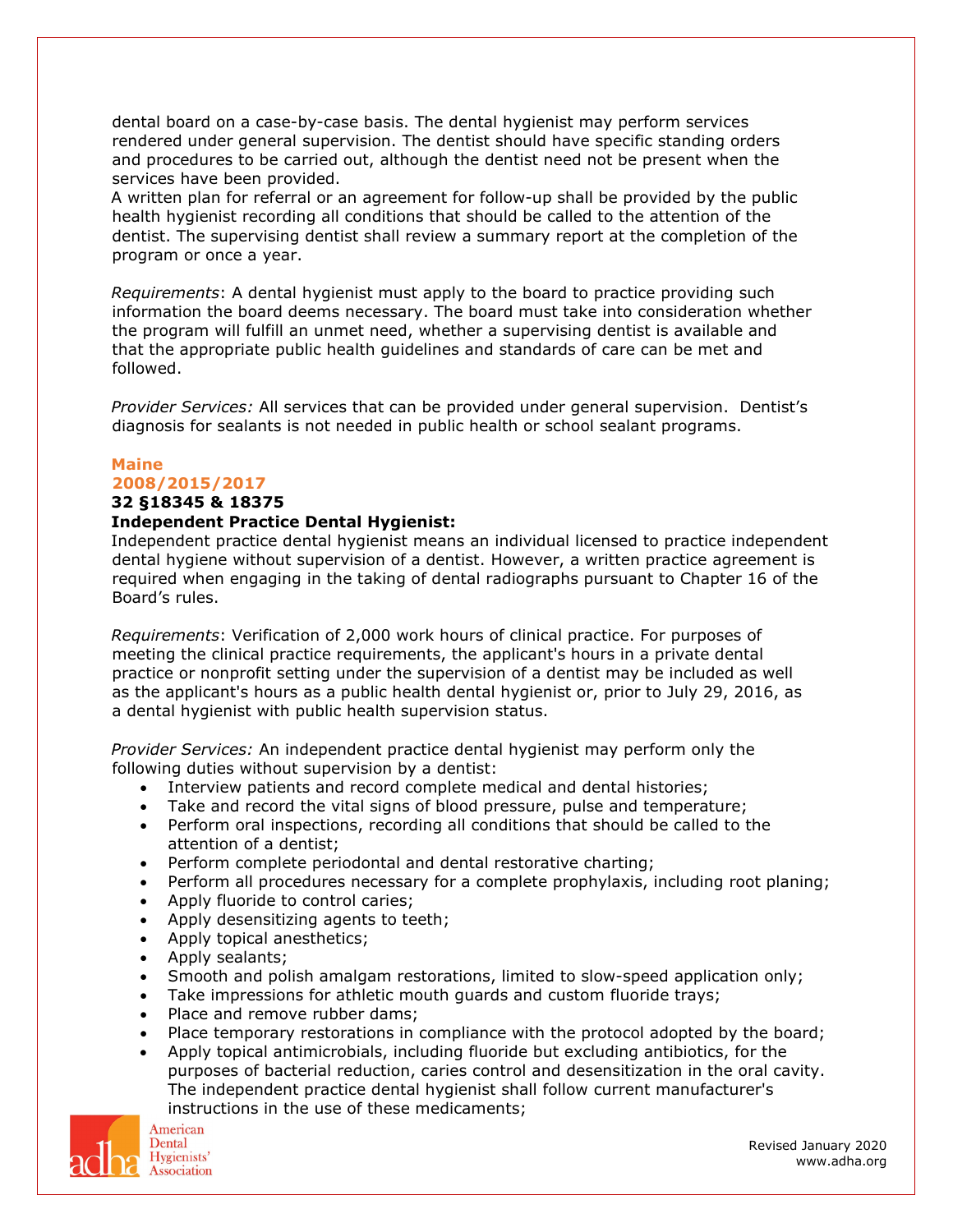- Expose and process radiographs, including but not limited to vertical and horizontal bitewing films, periapical films, panoramic images and full-mouth series, under protocols developed by the board as long as the independent practice dental hygienist has a written agreement with a licensed dentist that provides that the dentist is available to interpret all dental radiographs within 21 days from the date the radiograph is taken and that the dentist will sign a radiographic review and findings form; and
- Prescribe, dispense or administer anticavity toothpastes or topical gels with 1.1% or less sodium fluoride and oral rinses with 0.05%, 0.2%, 0.44% or 0.5% sodium fluoride, as well as chlorhexidine gluconate oral rinse. For the purposes of this paragraph, "topical" includes superficial and intraoral application.

## **Maryland 2010/2014/2019 (effective 10/1/19)**

## **Md. Health Occupations Code Ann. § 4-308 General Supervision:**

Dental hygienist may practice under the general supervision of a dentist in a nursing home, assisted living program, medical office, and a group home or adult day care center. A dental hygienist practicing under the general supervision of a licensed dentist in these facilities shall have a written agreement with the supervising dentist that clearly sets forth the terms and conditions under which the dental hygienist may practice.

*Requirements:* Dental hygienist must hold an active license, hold a current certificate evidencing Health Care Provider Level C Proficiency, or its equivalent, in cardiopulmonary resuscitation, have at least 3,000 hours of active clinical practice in direct patient care, and ensure that the facility where the dental hygienist will practice under general supervision has:

- A written medical emergency plan in place;
- equipment, including portable equipment and appropriate armamentarium, available for the appropriate delivery of dental hygiene services, unless the dental hygienist provides the equipment; and
- Adequate safequards to protect the patient's health and safety.

*Provider Services:* Initial appointment is limited to dental hygiene tasks and procedures including toothbrush prophylaxis, application of fluoride, dental hygiene instruction, full mouth debridement, and other duties as may be delegated, verbally or in writing, by the supervising dentist.

## **Massachusetts 2009**

#### **Chap. 112, Sec. 51. Public Health Dental Hygienist:**

Dental hygienist may provide services without the supervision of a dentist in public health settings including, and not limited to, hospitals, medical facilities, schools and community clinics. Prior to providing services, a public health dental hygienist must have a written collaborative agreement with a local or state government agency or institution, or licensed dentist that states the level of communication with the dental hygienist to ensure patient health and safety. Public health dental hygienists shall provide patients with a written referral to a dentist and an assessment of further dental needs.

*Requirements:* Dental hygienist must have at least 3 years of full-time clinical experience practicing in a public health setting and any other training deemed appropriate by the department of health.

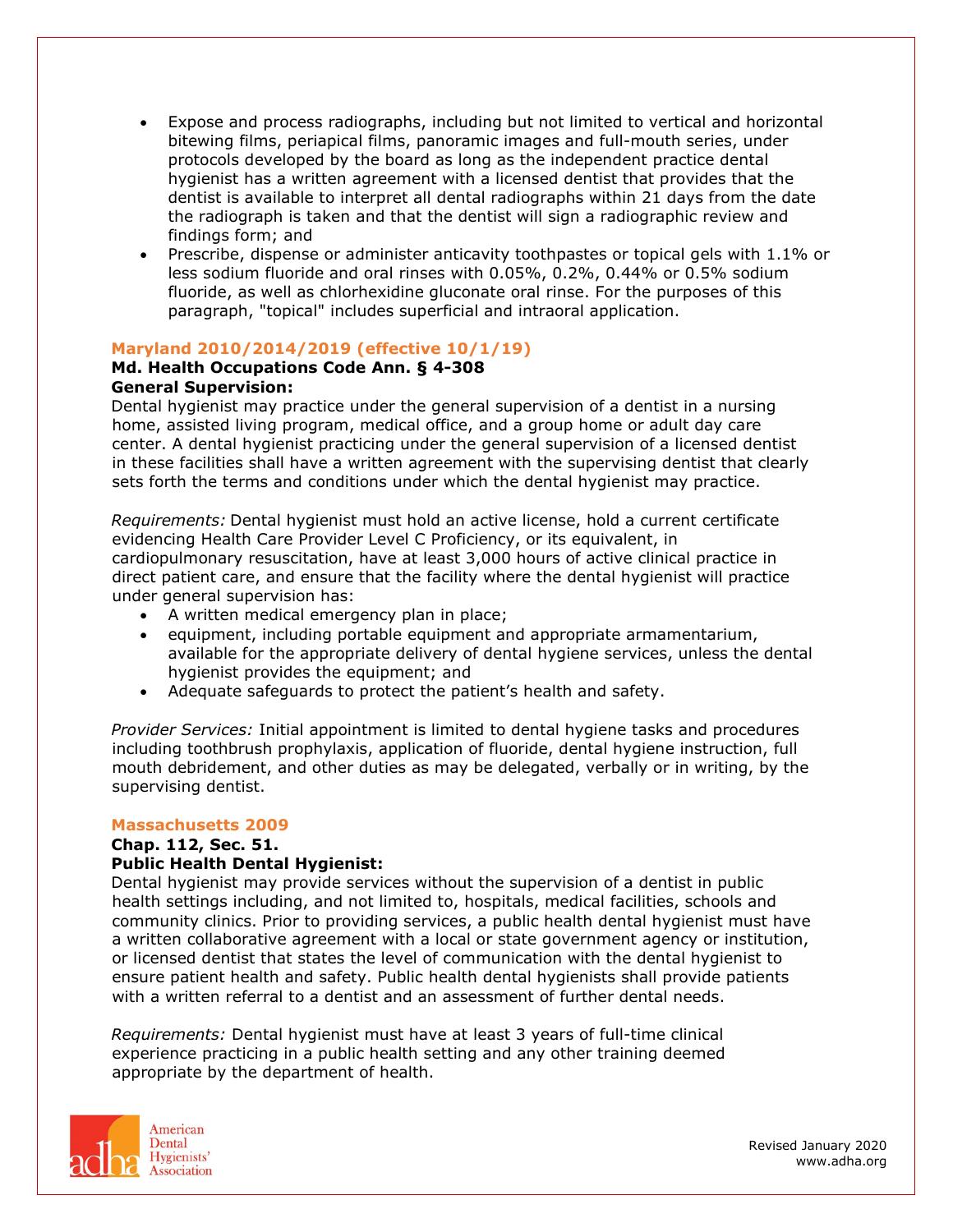*Provider Services:* Dental hygienist can provide full scope of dental hygiene practice services allowed under general supervision in the private office, including prophylaxis, root planing, curettage, sealants and fluoride.

## **Michigan 2005**

#### **Sec. 333.16625 PA 161 Dental Hygienist:**

Dental hygienist with grantee status can practice in a public or nonprofit entity, or a school or nursing home that administers a program of dental care to a dentally underserved population. Collaborating dentist need not be present for or authorize treatment, but dental hygienist must have continuous availability of direct communication with a dentist to establish emergency protocol and review patient records.

*Requirements:* Dental hygienist must apply to the state department of community health for designation as grantee health agency.

*Provider Services:* Dental hygienist can provide full scope of dental hygiene services allowed under general supervision, including prophylaxis, sealants, and fluoride treatments.

## **Minnesota 2001/2017**

## **Sec. 150A. 10, Subd. 1a Collaborative Practice:**

A Collaborative practice dental hygienist may be employed or retained by a health care facility, program, or nonprofit organization to perform the dental hygiene services without the patient first being examined by a licensed dentist. Practice setting can be a hospital; nursing home; home health agency; group home serving the elderly, disabled, or juveniles; state-operated facility licensed by the commissioner of human services or the commissioner of corrections; and federal, state, or local public health facility, community clinic, tribal clinic, school authority, Head Start program, or nonprofit organization that serves individuals who are uninsured or who are Minnesota health care public program recipients.

*Requirements:* Has entered into a collaborative agreement with a licensed dentist that designates authorization for the services provided by the dental hygienist and has documented completion of a course on medical emergencies within each continuing education cycle.

*Provider Services:*

- Complete prophylaxis to include scaling, root planing, and polishing of restorations;
- Preliminary charting of the oral cavity and surrounding structures to include case histories, perform initial and periodic examinations and assessments to determine periodontal status, and formulate a dental hygiene treatment plan in coordination with a dentist's treatment plan;
- Dietary analysis, salivary analysis, and preparation of smears for dental health purposes;
- Etch appropriate enamel surfaces, application and adjustment of pit and fissure sealants;
- Removal of excess bond material from orthodontic appliances;
- Replacement, cementation, and adjustment of intact temporary restorations extraorally or intraorally;
- Removal of marginal overhangs;

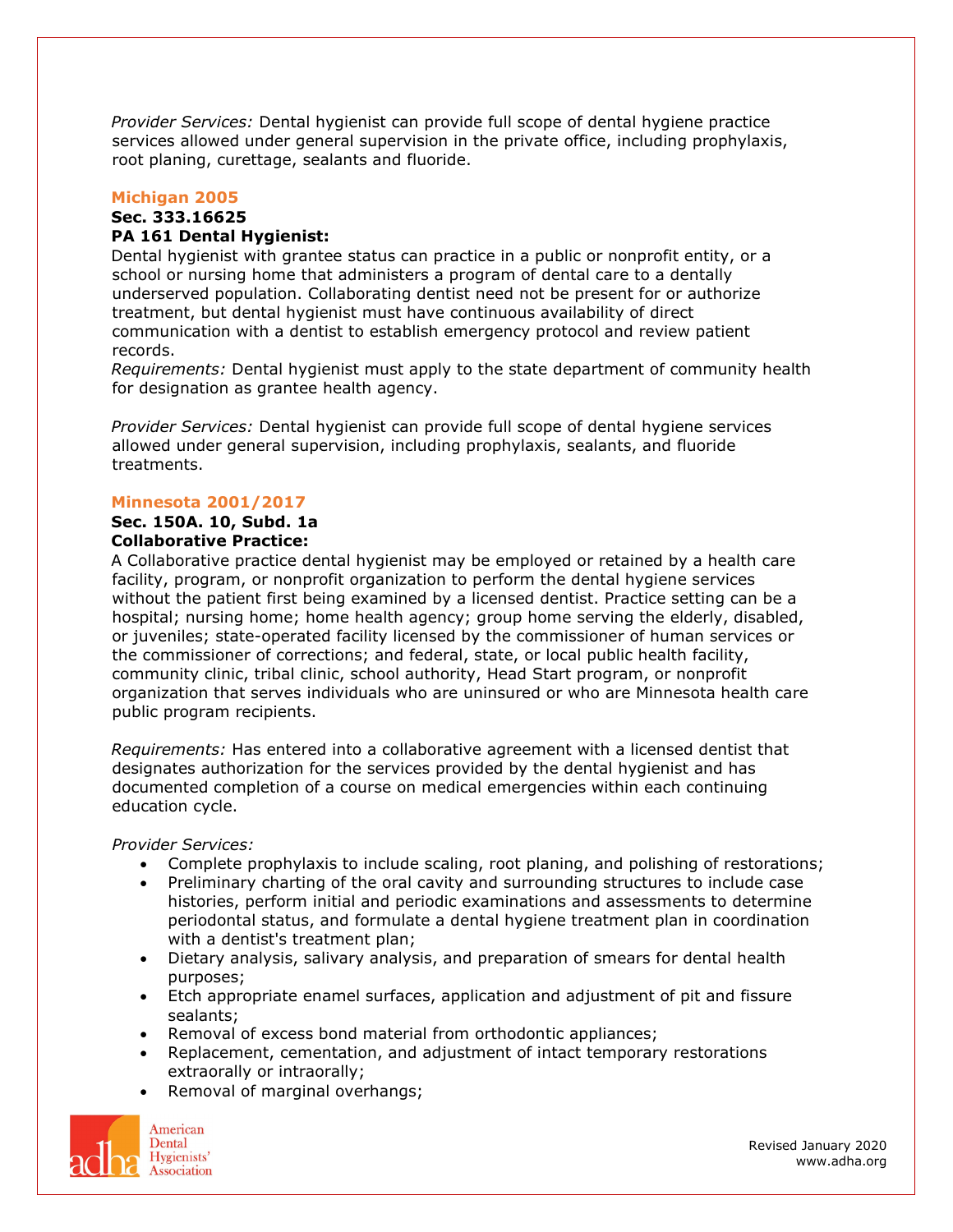- Make referrals to dentists, physicians, and other practitioners in consultation with a dentist;
- Administer local anesthesia. Before administering local anesthesia, a dental hygienist must have successfully completed a didactic and clinical program sponsored by a dental or dental hygiene school accredited by the commission on dental accreditation, resulting in the dental hygienist becoming clinically competent in the administration of local anesthesia;
- Administer nitrous oxide inhalation analgesia; and
- Obtain informed consent, according for treatments authorized by the supervising dentist pursuant to the dental hygienist's scope of practice.

## **Missouri 2001**

## **Sec. 332.311.2**

## **Public Health Dental Hygienist:**

Dental hygienist may provide services without supervision in public health settings to Medicaid-eligible children and can be directly reimbursed.

*Requirements:* Dental hygienist must have 3 years of experience.

*Provider Services:* Dental hygienist can provide oral prophylaxis, sealants and fluorides.

## **Montana 2003/2017**

## **Sec. 37-4-405**

## **Public Health Dental Hygienist/Limited Access Permit (LAP):**

Public Health Supervision means the provision of limited dental hygiene preventative services without the prior authorization or presence of a licensed dentist in a public health facility which includes: federally qualified health centers; federally funded community health centers, migrant health care centers, or programs for health services for the homeless; nursing homes; extended care facilities; home health agencies; group homes for the elderly, disabled, and youth; head start programs; migrant worker facilities; local public health clinics and facilities; public institutions under the department of public health and human services; mobile public health clinics; and other public health facilities and programs identified by the Montana Dental Board.

*Requirements:* A dental hygienist practicing under public health supervision shall obtain a limited access permit from the board. The board shall issue a limited access permit (LAP) to a Montana licensed dental hygienist who:

- Possesses an active, unrestricted Montana dental hygiene license;
- Certifies that the dental hygienist has actively practiced either:
	- o 2400 clinical hours over the last three years; or
		- o A career total of 3000 hours, with a minimum of 350 hours in each of the last two years;
- Provides the name of the applicant's current liability insurance carrier, policy number, and expiration date;
- Provides the name and address of the public health facility or facilities where the applicant intends to provide services under a LAP;
- Provides certificates of attendance of completion of 12 additional continuing education credits for the three-year cycle immediately preceding LAP application; and
- Submits a completed application and pays all appropriate fees.

*Provider Services:* A licensed dental hygienist practicing under public health supervision may provide dental hygiene preventative services that include removal of deposits and

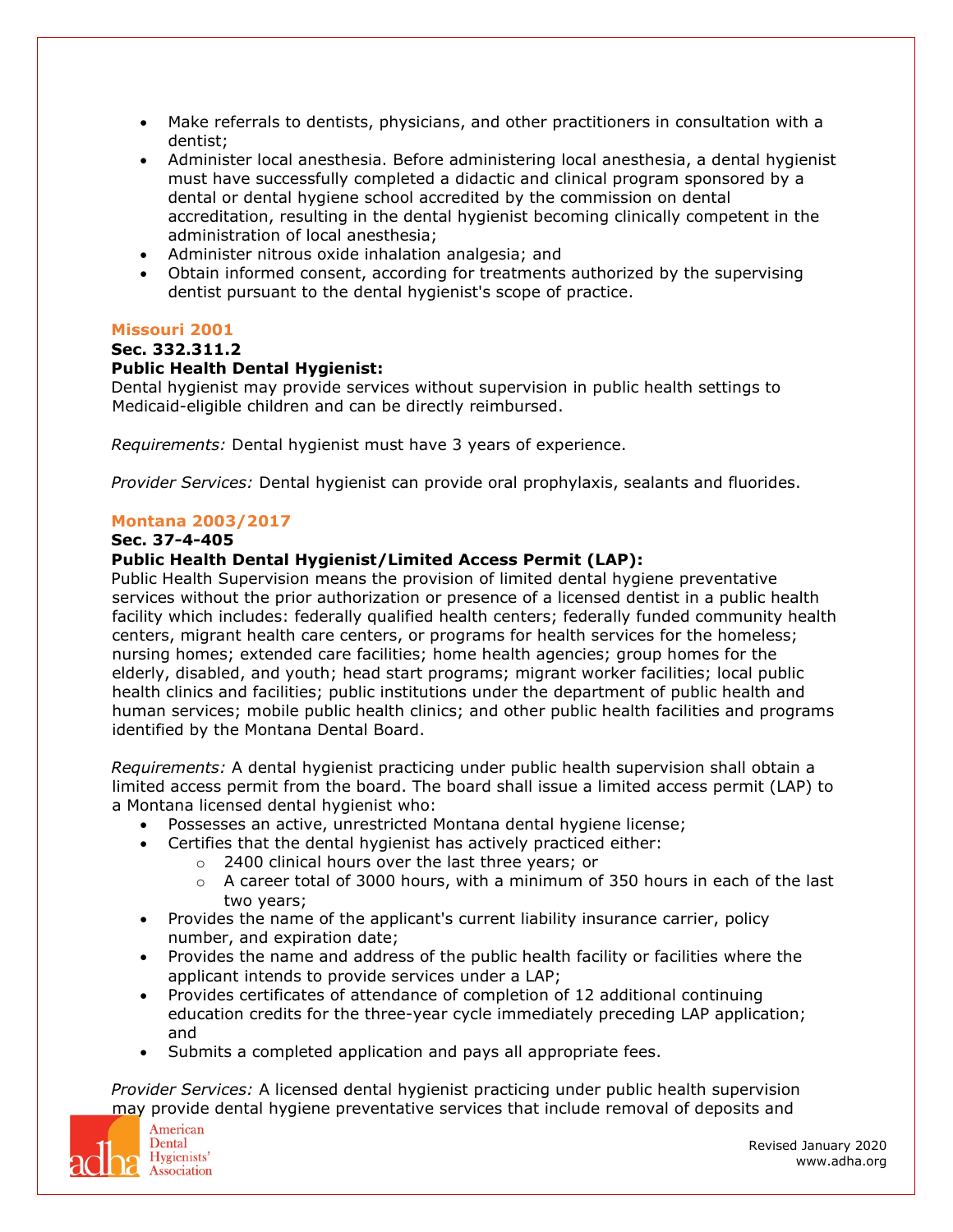stains from the surfaces of teeth, the application of topical fluoride, polishing restorations, root planing, placing of sealants, oral cancer screening, exposing radiographs, and charting of services provided, and prescriptive authority limited to fluoride agents, topical oral anesthetic agents, and nonsystemic oral antimicrobials.

## **Nebraska 2007**

## **Sec. 38-1130**

### **Public Health Dental Hygienist:**

The Department of Health may authorize an unsupervised dental hygienist to provide services in a public health setting or a health care or related facility.

*Requirements:* Dental hygienist must have 3,000 hours experience in at least 4 of last 5 years. Dental hygienist must also have professional liability insurance.

*Provider Services:* Dental hygienist can perform prophylaxis for a healthy child, pulp vitality testing and preventive measures including fluorides and sealants.

#### **New Hampshire 1993**

#### **Rule 302.02(d), 402.01(d) Public Health Supervision:**

Dental hygienist may treat patients in a school, hospital, institution or residence of a homebound patient. Supervising dentist must authorize dental hygienist to provide services but need not be present for care.

#### *Requirements:* None.

*Provider Services:* Dental hygienist can provide instruction in oral hygiene, topical fluorides, prophylaxis, assess medical/dental history, periodontal probing/charting, and sealants.

#### **New Hampshire 2012**

**Sec. 317-A:21-e**

#### **Certified Public Health Dental Hygienist:**

Dental hygienist may practice in a school, hospital, or other institution, or for a homebound person without the dentist having to be present, provided the dentist has reviewed the records once in a 12-month period. Dental Hygienists may perform any procedure that is within the scope of practice that has been authorized under public health supervision.

*Requirements:* Any dental hygienist shall be considered qualified as a certified public health dental hygienist after obtaining a bachelor's degree in dental hygiene with a minimum of 6 semester hours in community dental health; obtaining a master's degree in public health; or after successfully completing specified courses and successful completion of an examination by the course provider.

*Provider Services:* Dental hygienist can perform radiographic imaging limited to bite wings, and occlusal and periapical radiography and provide nutritional counseling for the control of dental disease.

#### **New Mexico 1999/2011**

**Sec. 16.5.17 Collaborative Practice:**



American Dental Hygienists' **Association**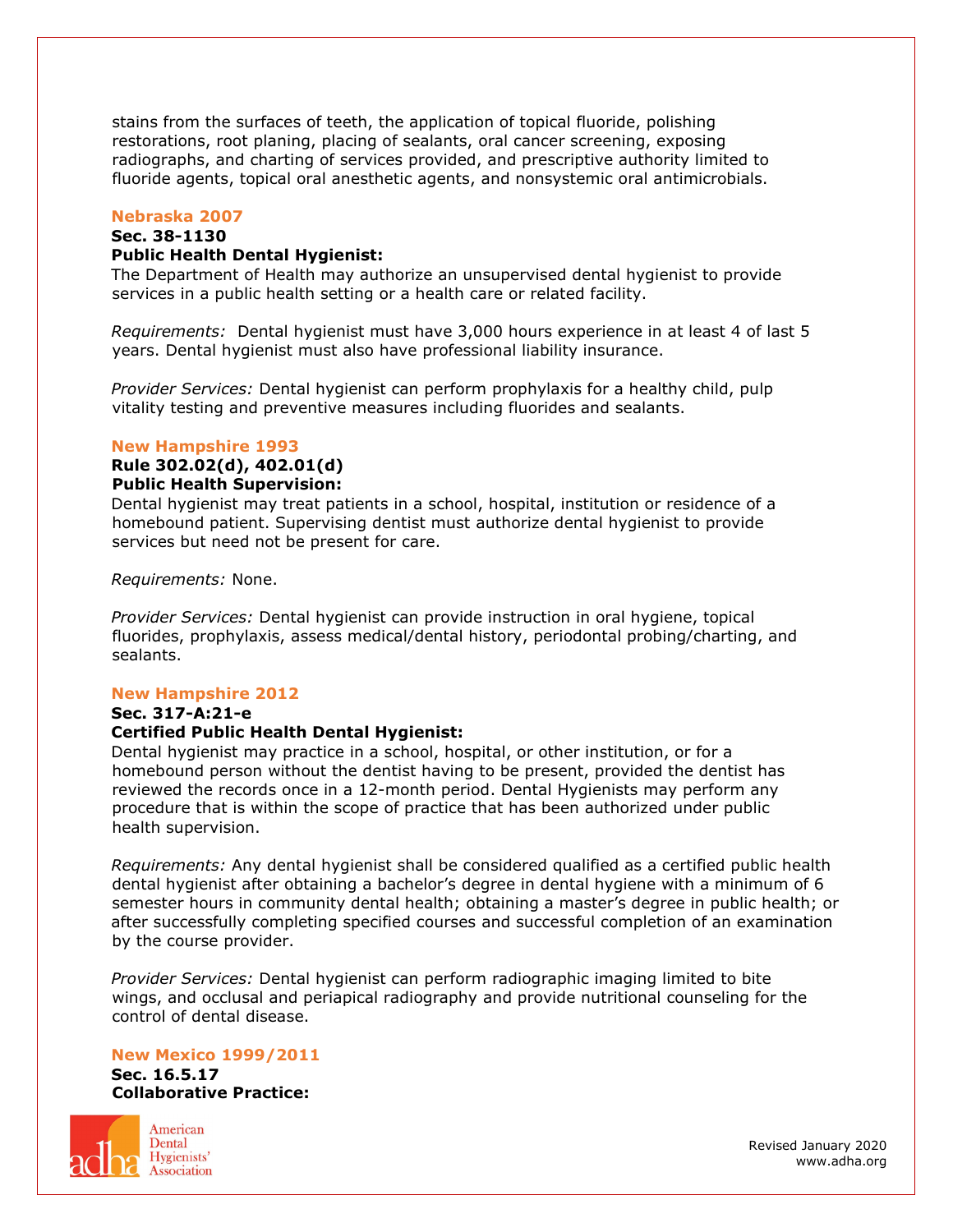Dental hygienist can practice in any setting with collaborative agreement and can own or manage a collaborative dental hygiene practice. Dental hygienist must enter into a written agreement with one or more collaborative dentist(s) which must contain protocols for care. Dental hygienist must refer patients for annual dental exam.

*Requirements:* Dental hygienist must have 2,400 hours of active practice in preceding 18 months or 3,000 hours in 2 of the past 3 years. Dentists may not collaborate with more than 3 dental hygienists.

*Provider Services:* Collaborative practice dental hygienist can provide a dental hygiene assessment, radiographs, prophylaxis, fluoride treatments, assessment for and application of sealants, root planing, and may prescribe and administer and dispense topically applied fluoride and antimicrobials, depending on the specific services allowed in agreement with collaborating a dentist.

## **New Mexico 2007**

#### **Sec. 61-5A-4-C**

No supervision required for any dental hygienist to apply topical fluorides and remineralization agents in public and community medical facilities, schools, hospitals, long-term care facilities and such other settings as the board may determine.

### **New York 2005**

# **Rules Sec. 61.9**

#### **General Supervision:**

General supervision means that a supervising dentist is available for consultation, diagnosis and evaluation, has authorized the dental hygienist to perform the services, and exercises that degree of supervision appropriate to the circumstances.

*Provider Services:* The following services may be performed under the general supervision of a licensed dentist:

- Removing calcareous deposits, accretions and stains, including scaling and planing of exposed root surfaces indicated for a complete prophylaxis;
- Applying topical agents indicated for a complete dental prophylaxis;
- Removing excess cement from surfaces of the teeth;
- Providing patient education and counseling relating to the improvement of oral health;
- Taking and exposing dental radiographs;
- Performing topical anticariogenic agent applications, including but not limited to topical fluoride applications, and performing topical anesthetic applications;
- Polishing teeth, including existing restorations;
- Taking and assessing medical history including the measuring and recording of vital signs as an aid to diagnosis by the dentist and to assist the dental hygienist in providing dental hygiene services;
- Performing dental and/or periodontal assessments as an aid to diagnosis by the dentist and to assist the dental hygienist in providing dental hygiene services;
- Applying pit and fissure sealants;
- Applying desensitizing agents to the teeth;
- Placing and removing temporary restorations;
- Making assessments of the oral and maxillofacial area as an aid to diagnosis by the dentist;
- Taking impressions for study casts. Study casts shall mean only such casts as will be used for purposes of diagnosis and treatment planning by the dentist and for the purposes of patient education; and

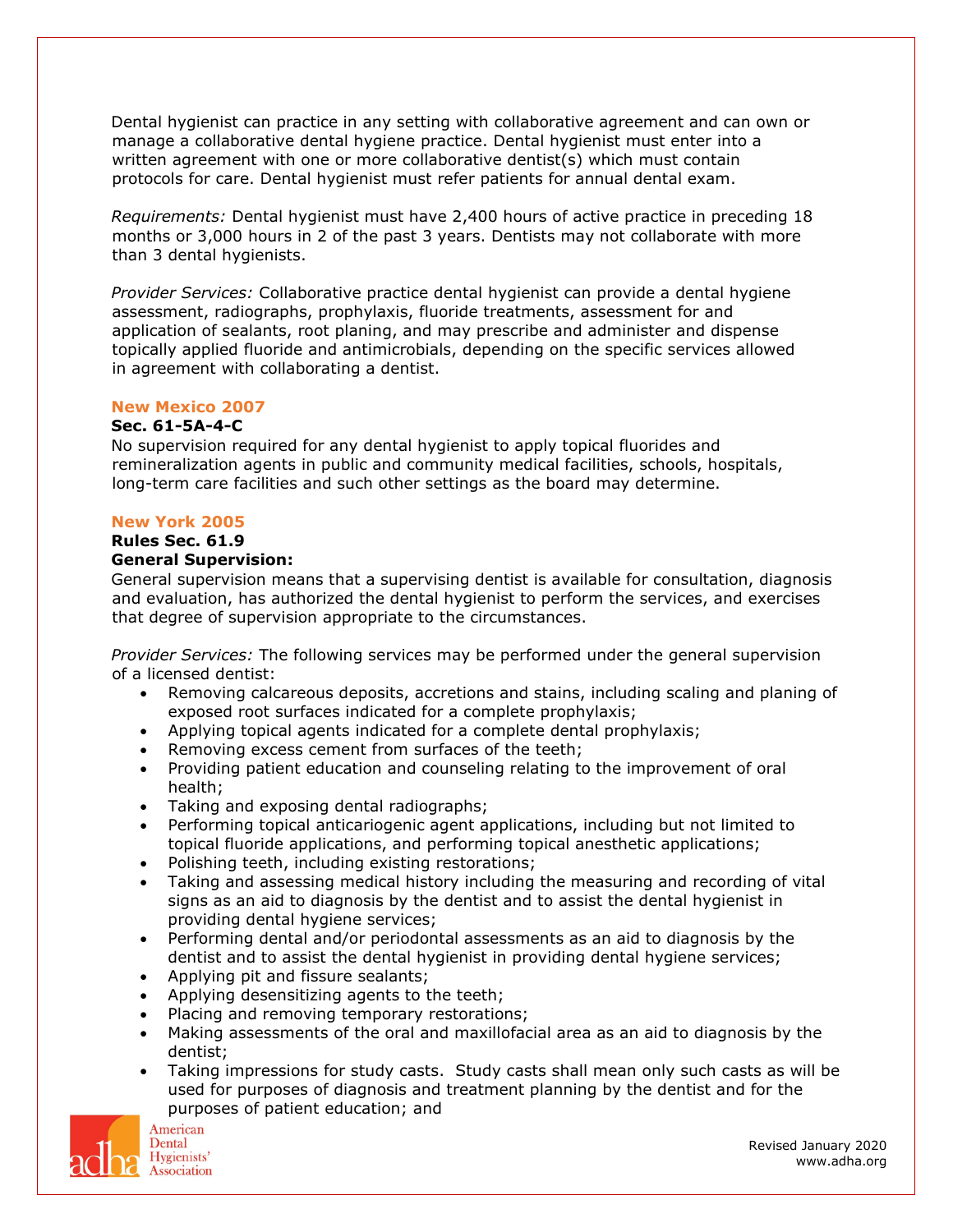• Providing dental health care case management and care coordination services.

## **New York 2013**

# **Sec. 6606**

## **Collaborative Practice:**

A collaborative arrangement is an agreement between a registered dental hygienist working for a hospital and a licensed and registered dentist who has a formal relationship with the same hospital.

*Requirements:* A registered dental hygienist providing services pursuant to a collaborative arrangement shall:

- Only provide those services that may be provided under general supervision as specified in subdivision (b) of this section, provided that the physical presence of the collaborating dentist is not required for the provision of such services;
- Instruct individuals to visit a licensed dentist for comprehensive examination or treatment;
- Possess and maintain certification in cardiopulmonary resuscitation in accordance with the requirements for dentists set forth in section 61.19 of this part and the following:
	- $\circ$  At the time of his or her registration renewal, the dental hygienist shall attest to having met the cardiopulmonary resuscitation requirement or attest to meeting the requirements for exemption as defined in clause (b) of this subparagraph.
	- $\circ$  A dental hygienist may be granted an exemption to the cardiopulmonary resuscitation requirement if he or she is physically incapable of complying with the requirements of this subparagraph. Documentation of such incapacity shall include a written statement by a licensed physician describing the dental hygienist's physical incapacity. The dental hygienist shall also submit an application to the department for exemption which verifies that another individual will maintain certification and be present at the location where the dental hygienist provides dental hygiene services, pursuant to a collaborative arrangement, while the dental hygienist is treating patients.
	- $\circ$  Each dental hygienist shall maintain for review by the department records of compliance with the cardiopulmonary resuscitation certification requirement, including the dental hygienist's cardiopulmonary resuscitation certification card; and
- Provide collaborative services only pursuant to a written agreement that is maintained in the practice setting of the dental hygienist and collaborating dentist.

*Provider Services:* The following services may be performed pursuant to a collaborative arrangement:

- Removing calcareous deposits, accretions and stains, including scaling and planing of exposed root surfaces indicated for a complete prophylaxis;
- Applying topical agents indicated for a complete dental prophylaxis;
- Removing excess cement from surfaces of the teeth;
- Providing patient education and counseling relating to the improvement of oral health;
- Taking and exposing dental radiographs;
- Performing topical anticariogenic agent applications, including but not limited to topical fluoride applications, and performing topical anesthetic applications;
- Polishing teeth, including existing restorations;

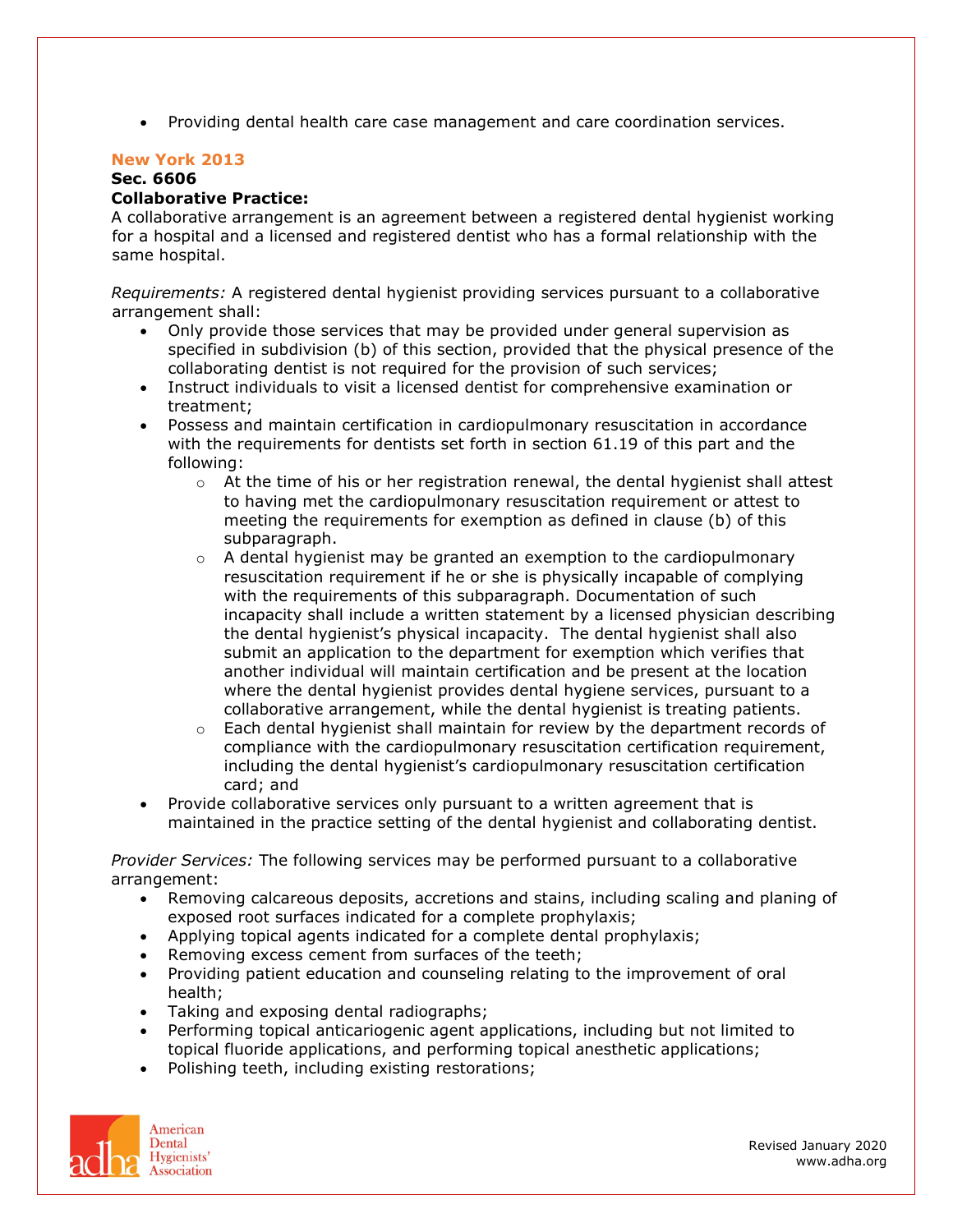- Taking and assessing medical history including the measuring and recording of vital signs as an aid to diagnosis by the dentist and to assist the dental hygienist in providing dental hygiene services;
- Performing dental and/or periodontal assessments as an aid to diagnosis by the dentist and to assist the dental hygienist in providing dental hygiene services;
- Applying pit and fissure sealants;
- Applying desensitizing agents to the teeth;
- Placing and removing temporary restorations;
- Making assessments of the oral and maxillofacial area as an aid to diagnosis by the dentist;
- Taking impressions for study casts. Study casts shall mean only such casts as will be used for purposes of diagnosis and treatment planning by the dentist and for the purposes of patient education; and
- Providing dental health care case management and care coordination services.

# **Nevada 1998**

### **Sec. 631.287**

## **Public Health Dental Hygienist:**

Dental hygienist may obtain approval to work as public health dental hygienists in schools, community centers, hospitals, nursing homes and such other locations as the state dental health officer deems appropriate without supervision.

*Requirements*: Special endorsement from the dental board. Submissions of protocol to describe the methods a dental hygienist will use to provide services.

*Provider Services:* May provide most hygiene services and may administer local anesthesia and nitrous oxide in a facility with certain equipment and dentist authorization.

## **Ohio 2010/2014/2017**

## **Sec. 4715.363**

## **Oral Health Access Supervision Permit Program:**

Dental hygienist who possess an oral health access supervision permit may provide dental hygiene services through a written agreement with a dentist in public health settings including, and not limited to a health care facility, state correctional institution, residential facility, school, shelter for victims of domestic abuse or runaways, foster home, non-profit clinic, dispensary or mobile dental clinic.

Prior to providing services, a dental hygienist with an oral health access supervision permit must have a written agreement with a dentist, who possesses an oral health supervision permit, that states the dentist has evaluated the dental hygienist's skills and the dentist has reviewed and evaluated the patient's health history. The dentist need not be present or examine the patient before the dental hygienist may provide care. The collaborating dentist must perform a clinical evaluation of the patient before the dental hygienist may provide subsequent care. The evaluation may be done using electronic communication.

*Requirements:* One year and a minimum of 1,500 hours of clinical experience, minimum of 24 continuing education credits during the two years prior to apply for the oral health access supervision permit including an eight hour course as required by the board.

*Provider Services:* Prophylactic, preventive and other procedures a dentist can delegate to a dental hygienist except definitive root planing, definitive subgingival curettage,

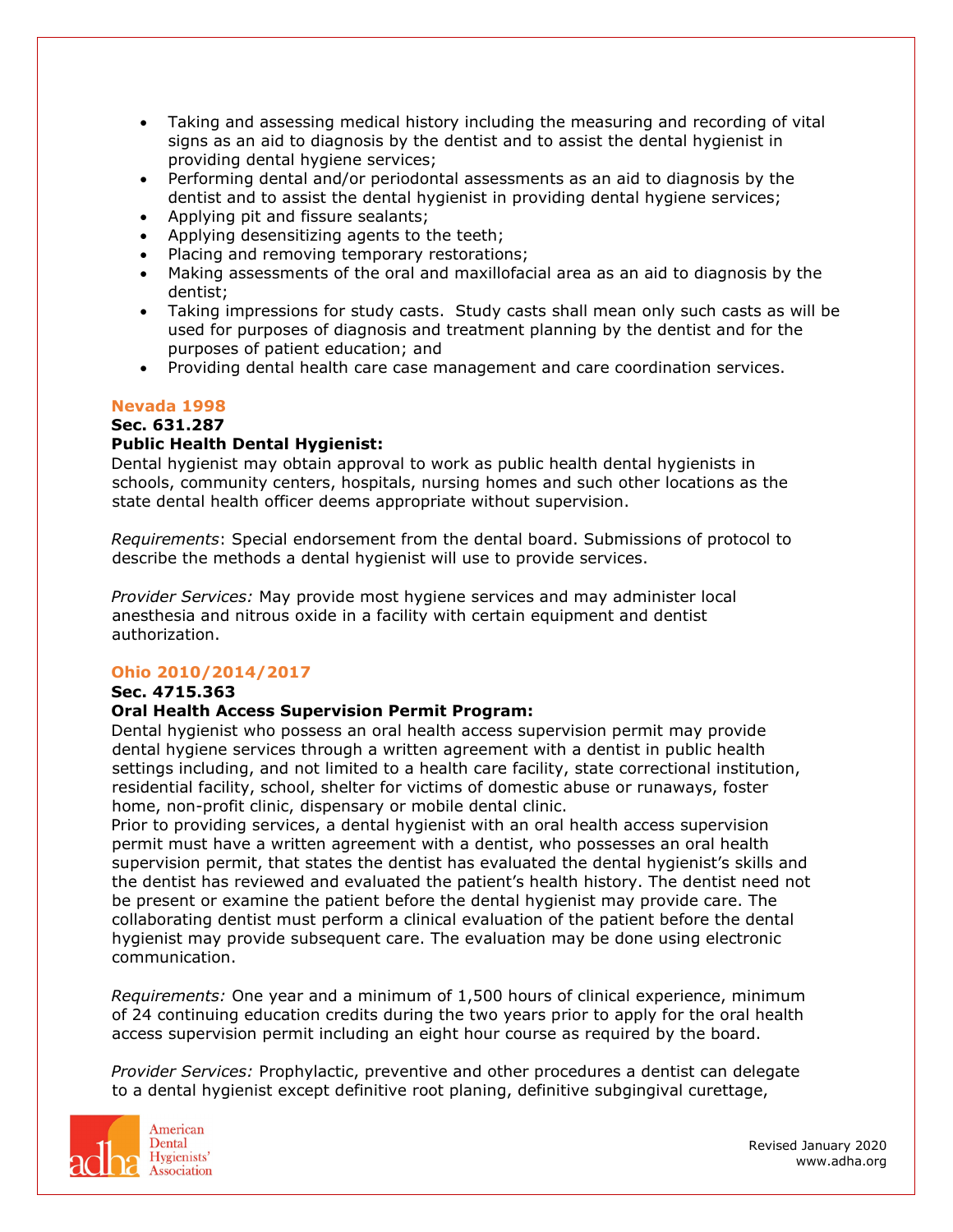administration of local anesthesia and other procedures specified in rules adopted by the board.

#### **Ohio 2013**

#### **Sec. 4715.22**

The requirement for a dentist to perform an examination and diagnose a patient prior to the patient receiving dental hygiene services through a program operated by a school district or other specified entity does not apply when the only services to be provided are the placement of pit and fissure sealants.

#### **Oklahoma 2003**

## **Sec. 328.34**

#### **General Supervision:**

Dental hygienist may provide services outside of the private dental office for a patient not examined by the dentist. Dentist must authorize care in writing.

*Requirements:* Dental hygienist must have at least 2 years of experience.

*Provider Services:* Most dental hygiene services, including sealants, fluorides, and prophylaxis, to a patient one time prior to a dental exam.

#### **Oregon 1997**

# **Sec. 680.200, Rule 818-035-0065**

**Limited Access Permit (LAP):**

Dental hygienists who have obtained a limited access permit (LAP) may initiate unsupervised services for patients in a variety of limited access settings such as extended care facilities, facilities for the mentally ill or disabled, correctional facilities, schools and pre-schools, medical offices or offices operated or staffed by a nurse practitioner midwives or physicians assistants, and job training centers. Dental hygienist must refer the patient annually to a licensed dentist available to treat the patient.

*Requirements:* Dental hygienist must have 2,500 hours of supervised dental hygiene practice and complete 40 hours of board-approved courses in an accredited dental hygiene program or completed a course of study approved by the board that includes at least 500 hours of dental hygiene practice on limited access patients while under direct faculty supervision. Dental hygienist must also have liability insurance.

*Provider Services:* LAP dental hygienists can provide all dental hygiene services, except several (local anesthesia, pit and fissure sealants, denture relines, temporary restorations, radiographs and nitrous oxide) which must be supervised by a dentist. Dental hygienist may prescribe fluorides and assess the need for sealants.

#### **Oregon 2011**

#### **Sec. 680.205**

#### **Expanded Practice Dental Hygienist (EPDH)**

Replaces Limited Access Permit. Adds services to patients below federal poverty level and other settings approved by the board to EPDH practice settings. Adds limited prescriptive authority, local anesthesia, temporary restorations and dental assessments to unsupervised EPDH scope if EPDH has agreement with a dentist. Requires insurance reimbursement of EPDHs.

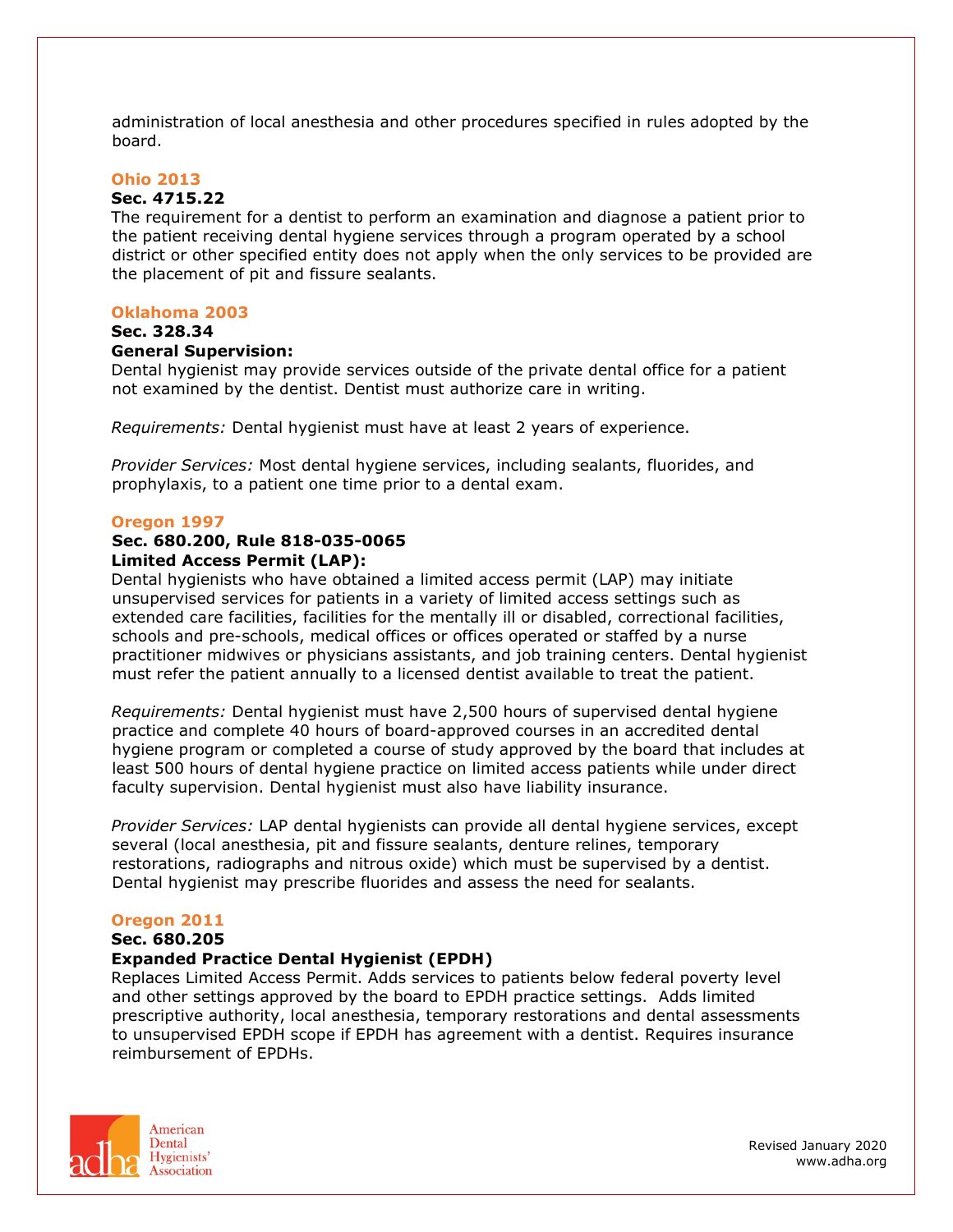#### **Pennsylvania 2007**

### **Sec. 2 (Definitions), Sec. 11.9 Public Health Dental Hygiene Practitioner:**

Dental hygienists who are certified as public health dental hygiene practitioners may provide care in a variety of public health settings without the supervision or prior authorization of a dentist.

*Requirements:* Dental hygienist must have 3,600 hours experience and liability insurance. Dental hygienist must also complete 5 hours of continuing education in public health during each licensure period.

*Provider Services:* Dental hygienist may perform educational, preventive, therapeutic and intra-oral procedures which the hygienist is educated to perform and which require the hygienist's professional competence and skill.

#### **Rhode Island 2006**

# **Sec. 5-31.1-6.1**

## **General Supervision:**

Dental hygienists working under a dentist's general supervision can initiate dental hygiene treatment to residents of nursing facilities. Dental hygienists working in nursing facilities can treat patients, regardless of whether or not the patient is a patient of record, as long as documentation of services administered is maintained and necessary referrals for follow-up treatment are made.

#### *Requirements:* None.

*Provider Services:* Dental hygienist can initiate dental hygiene services, including oral health screening assessments, prophylaxis, fluoride treatments, charting, and other duties delegable under general supervision.

#### **Rhode Island 2015**

## **Sec. 5-31.1-39**

## **Public Health Hygienists:**

Any public health dental hygienist may perform dental hygiene procedures in a public health setting, without the immediate or direct supervision or direction of a dentist. Public health settings includes, but are not limited to, residences of the homebound, schools, nursing home and long-term care facilities, clinics, hospitals, medical facilities or community health centers.

*Requirements:* A public health dental hygienist shall enter into a written collaborative agreement with a local or state government agency or institution or with a licensed dentist. Any public health dental hygienist shall provide to the patient or to the patient's legal guardian a consent form to be signed by the patient or legal guardian. The consent form shall also inform the patient or legal guardian that the patient should obtain a dental examination by a dentist within ninety days after undergoing a procedure.

*Provider Services:* Any procedure or service that is within the dental hygiene scope of practice that has been authorized and adopted by board as a delegable procedure for a dental hygienist under general supervision in a private practice setting.

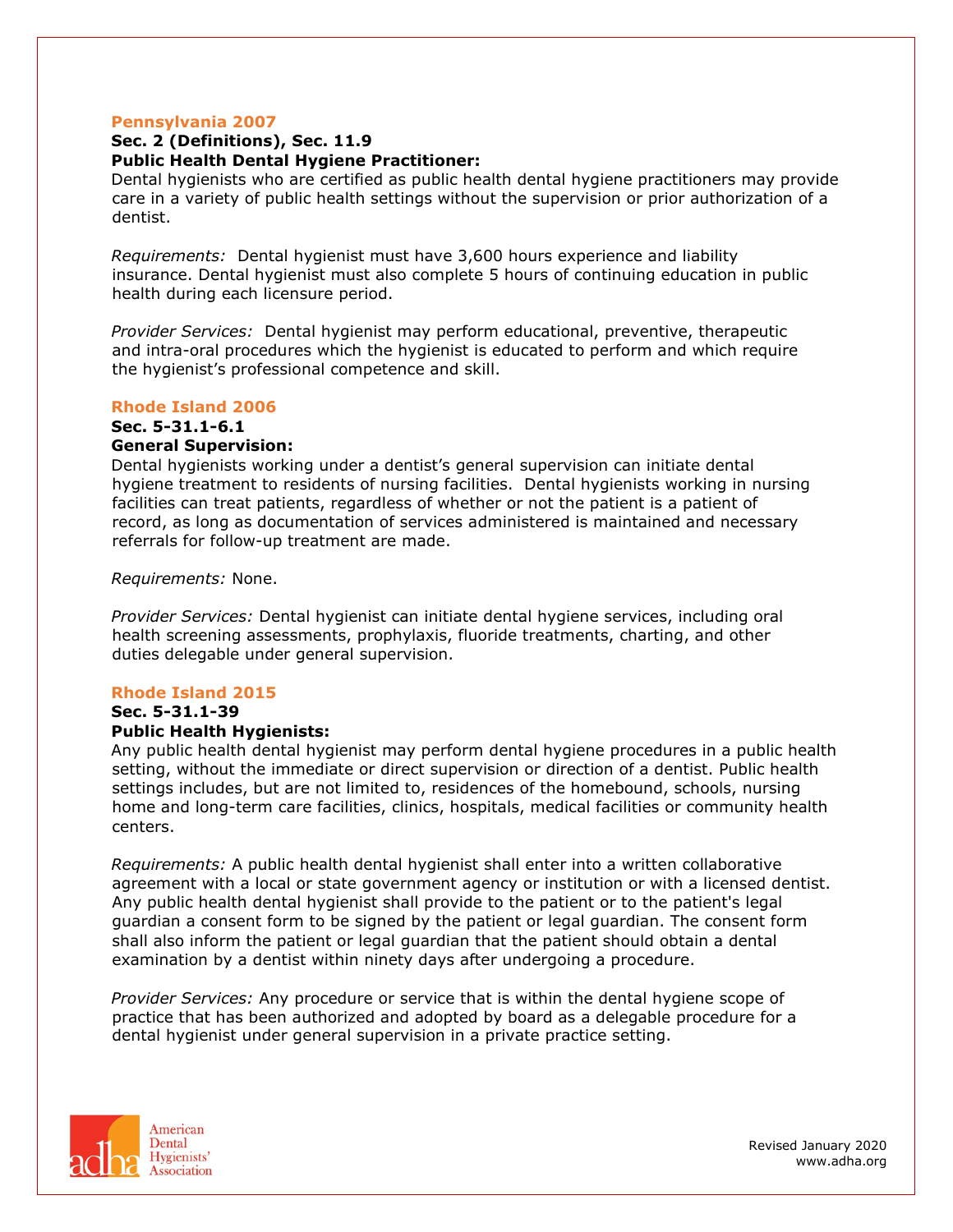## **South Carolina 2003**

#### **Sec. 40-15-110 (A) (10) General Supervision:**

Dental hygienist employed by, or contacted through, the Department of Health and Environment Control may provide services under general supervision that does not require prior examination by a dentist in settings such as schools or nursing homes.

*Requirements:* Dental hygienist must carry professional liability insurance.

*Provider Services:* Dental hygienist employed by, or contacted through, the Department of Health and Environment Control may provide prophylaxis, fluorides, and sealants.

## **South Dakota 2011**

### **Rules 20:43:10**

Dental hygienist may provide preventive and therapeutic services under collaborative supervision of a dentist in a school, nursing facility, Head Start program, non-profit mobile dental clinic, community health center or government program.

*Requirements:* Dental hygienist must possess a license to practice in the state and have 3 years of clinical practice in dental hygiene and a minimum of 4,000 practice hours. A minimum of 2,000 of those hours must have been completed within 2 of the 3 years preceding application. Dental hygienist must have a written collaborative agreement with a dentist and satisfactorily demonstrate knowledge of medical and dental emergencies and their management, infection control, pharmacology, disease transmission, management of early childhood caries and management of special needs population.

*Provider Services*: Any services that can be provided under general supervision.

#### **Tennessee 2013**

#### **Sec. 63-5-109**

Dental hygienist may apply dental sealants or topical fluoride to the teeth of individuals in a setting under the direction of a state or local health department, without requiring an evaluation by a dentist prior to such application, under a protocol established by the state or a metropolitan health department.

## **Texas 2001**

## **Sec. 262.1515**

## **General Supervision:**

Dental hygienist may provide services for up to 6 months without dentist seeing the patient. Services may be performed in school-based health center, nursing facility or community health center. Dental hygienist must refer the patient to a dentist following treatment and may not perform a second set of services until the patient has been examined by a dentist.

*Requirements:* Dental hygienist must have at least 2 years of experience.

*Provider Services:* No limitations. Dentist must authorize services in writing.

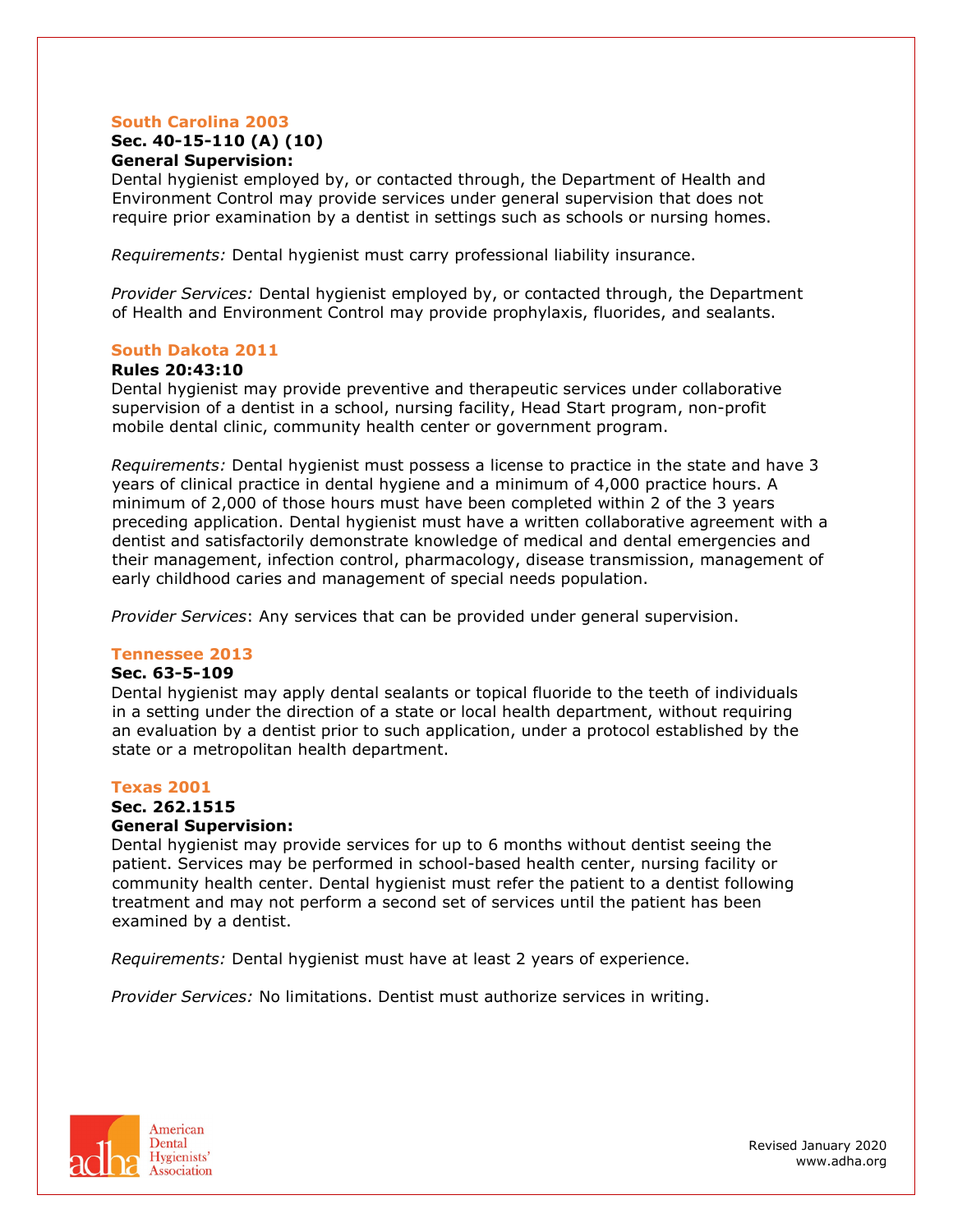#### **Utah 2015**

#### **Sec. 58-69-801**

## **Public Health Dental Hygienist:**

A dental hygienist may treat patients in specified public health settings pursuant to a written agreement with a dentist. The settings include a homebound patient's residence, a school, a nursing home, an assisted living facility, a community health center, a federallyqualified health center and a mobile dental health program that employees a dentist.

*Requirements:* Must be a licensed Utah dental hygienist and have a written agreement with a collaborating dentist. The agreement provides that the dental hygienist shall refer a patient with a dental need beyond the dental hygienist's scope of practice to a dentist. Each patient must complete an informed consent form that provides that treatment by a dental hygienist is not a substitute for a dental examination by a dentist.

*Provider Services:* All general supervision preventive functions in scope of practice. Local anesthesia and nitrous oxide administration are not permitted.

### **Vermont 2008/2019**

# **§ 582 & 624**

## **Public-Health Hygienists:**

Dental hygienist may provide services in out-of-office settings under general supervision agreement with a dentist, including residences, schools, nursing home and long-term care facilities, clinics, hospitals, medical facilities, community health centers licensed or approved by the Department of Health, Head Start programs, and other locations deemed appropriate. The agreement authorizes the dental hygienist to provide services, agreed to between the dentist and the dental hygienist. The agreement does not require physical presence of the dentist but it stipulates that the supervising dentist review all patient records.

*Requirements:* Dental hygienist must have 3 years licensed clinical practice experience.

*Provider Services:* Dental hygienist can provide sealants, fluoride varnish, prophylaxis and radiographs. Periodontal maintenance is allowable to patients with mild periodontitis.

# **Virginia 2009/2016/2017/2019 Sec. 54.1-2722**

## **Remote Supervision:**

Remote Supervision means that a supervising dentist is accessible and available for communication and consultation with a dental hygienist during the delivery of dental hygiene services, but such dentist may not have conducted an initial examination of the patients who are to be seen and treated by the dental hygienist and may not be present with the dental hygienist when dental hygiene services are being provided.

*Requirements:* Complete a continuing education course designed to develop the competencies needed to provide care under remote supervision offered by an accredited dental education program or from a continuing education provider approved by the Board and have at least two years of clinical experience, consisting of at least 2,500 hours of clinical experience. A dental hygienist practicing under remote supervision shall have professional liability insurance with policy limits acceptable to the supervising dentist. A dental hygienist shall only practice under remote supervision at a federally qualified health

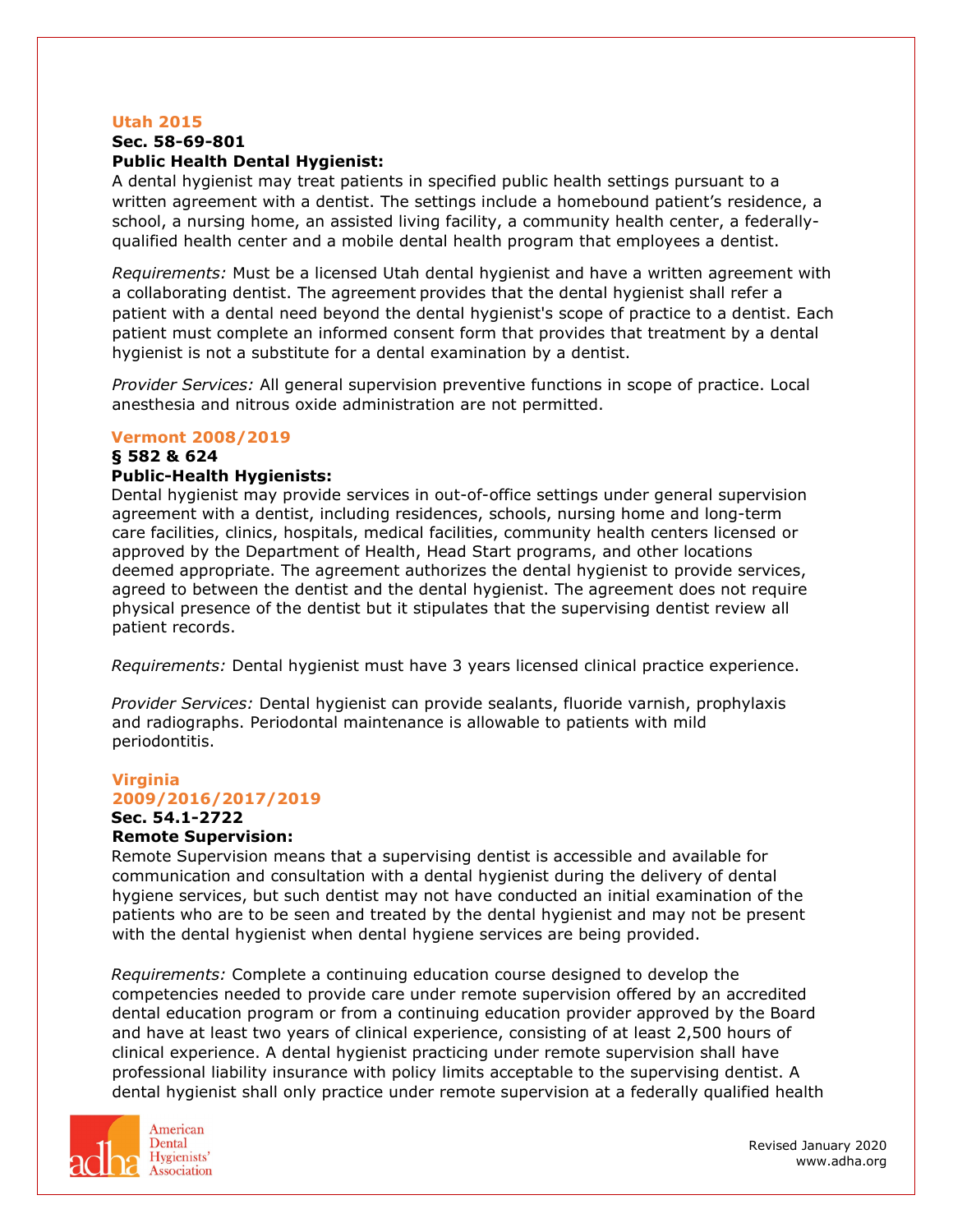center; charitable safety net facility; free clinic; long-term care facility; elementary or secondary school; Head Start program; mobile dentistry program for adults with developmental disabilities operated by DBHDS; or women, infants, and children (WIC) program.

## *Provider Services:*

A dental hygienist practicing under remote supervision may:

- Obtain a patient's treatment history and consent;
- Perform an oral assessment;
- Perform scaling and polishing;
- Perform all educational and preventative services;
- Take x-rays as ordered by the supervising dentist or consistent with a standing order;
- Maintain appropriate documentation in the patient's chart;
- Administer topical oral fluorides, topical oral anesthetics, topical and directly applied antimicrobial agents for treatment of periodontal pocket lesions, and any other Schedule VI topical drug approved by the Board of Dentistry under an oral or written order or a standing protocol issued by a dentist or a doctor of medicine or osteopathic medicine; and
- Perform any other service ordered by the supervising dentist or required by statute or board regulation.

No dental hygienist practicing under remote supervision shall administer local anesthetic or nitrous oxide. After conducting an initial oral assessment of a patient, a dental hygienist practicing under remote supervision may provide further dental hygiene services following a written practice protocol developed and provided by the supervising dentist.

## **Washington 1984/2009**

**Sec. 18.29.056**

## **Unsupervised and Off-Site Supervision:**

Dental hygienist may be employed, retained or contracted by health care facilities to perform authorized dental hygiene services without supervision, provided the dental hygienist refers patient to a dentist for dental planning and treatment.

Health care facilities are limited to hospitals; nursing homes; home health agencies; group homes serving the elderly, individuals with disabilities and juveniles; stateoperated institutions under the jurisdiction of the department of social and health services or the department of corrections; and federal, state, and local public health facilities, state or federally funded community and migrant health centers and tribal clinics. Specifically in senior centers, dental hygienist may provide limited dental hygiene services with under the "off-site supervision" of a dentist.

*Requirements:* Dental hygienist must have 2 years clinical experience within the last 5 year with a dentist. Written practice plan required in certain settings.

*Provider Services:* Dental hygienist may provide prophylaxis, application of typical preventive or prophylactic agents, polishing and smoothing restorations root planing and curettage.

#### **Washington 2001**

**Sec. 18.29.220 Public Health Dental Hygienist:**



American Dental Hygienists' **Association**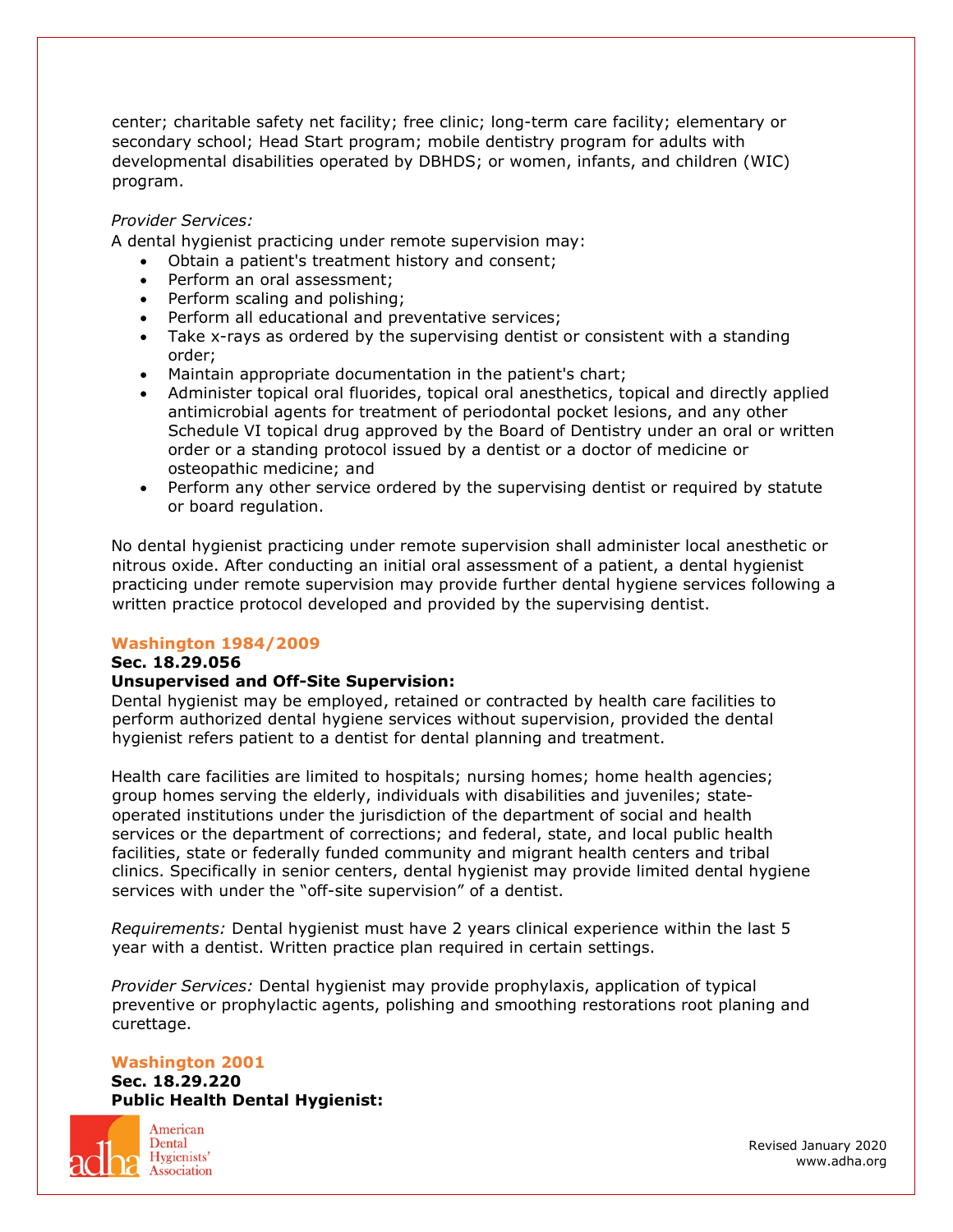Dental hygienist who is school endorsed may assess for and apply sealants and fluoride varnishes and perform prophylaxis in community-based sealant programs carried out in schools.

*Requirements:* Sealant/Fluoride Varnish Endorsement from Department of Health. Dental hygienist must submit data to the Department of Health concerning patient demographics, treatment, reimbursement and referrals.

### **West Virginia 2008**

# **Sec. 5-1-8.5**

## **Public Health Dental Hygienist:**

Dental hygienist may provide care in hospitals, schools, correctional facilities, jails, community clinics, long-term care facilities, nursing homes, home health agencies, group homes, state institutions under the Department of Health and Human Resources, public health facilities, homebound settings and accredited dental hygiene education programs. Dentist must authorize dental hygienist to provide care but need not be present or have previously seen patient.

*Requirements:* Dental hygienist must have 2 years and 3,000 hours of clinical experience and take six additional continuing education hours. Dental hygienist and dentist must submit annual written report of care to state board of dental examiners.

*Provider Services:* Dental hygienist can provide patient education, nutritional counseling, oral screening with referral to dentist, apply fluoride, sealants, and offer a complete prophylaxis (pursuant to a collaborative agreement or written order.)

## **Wisconsin 2007/2017**

#### **Sec. 447.06**

In settings other than a dental office, the authorization and presence of a licensed dentist is not required for the practice of dental hygiene. Under prior law, the authorization and presence of a licensed dentist was required in most cases. in addition to a dental office setting, a dental hygienist may practice dental hygiene in any of the following settings, in accordance with conditions specified in the statutes:

- Federal, state, county, or municipal correctional or detention facilities and facilities established to provide care for terminally ill patients;
- Charitable institutions open to the general public or members of a religious sect or order;
- Nonprofit home health care agencies;
- Nonprofit dental care programs serving primarily indigent, economically disadvantaged, or migrant worker populations;
- Nursing homes, community-based residential facilities, and hospitals.
- Facilities that are primarily operated for the purpose of providing outpatient medical services;
- Adult family homes;
- Adult day care centers; and
- Community rehabilitation programs. Community rehabilitation program is defined to mean a nonprofit entity or governmental agency providing vocational rehabilitation services to disabled individuals to maximize the employment opportunities of such individuals.

#### *Requirements:* None